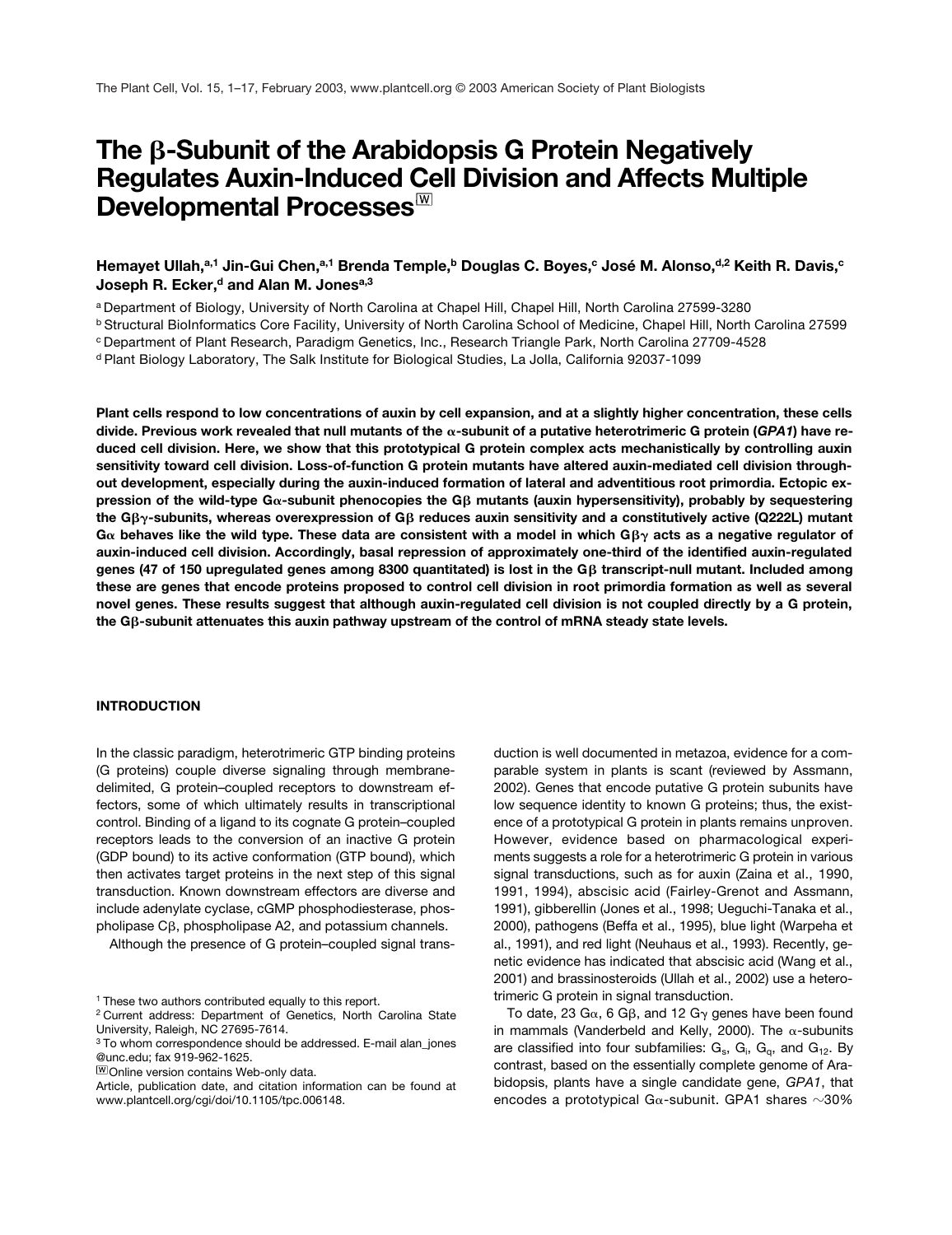amino acid sequence identity with mammalian  $G_{\alpha}$ -subunits, with slightly higher identity to  $G_i$ . Among the  $G_i$  subfamily, GPA1 is most similar to  $G<sub>z</sub>$ , the most divergent member of this group (Jones, 2002). Similarly, based on sequence information alone, there is a single candidate G $\beta$  gene and possibly two G $\gamma$ -subunit genes. Unfortunately, structural information, either predicted or empirically derived, for the authentication of an Arabidopsis G protein complex has not been reported; thus, the authenticity of a plant G protein complex has not been proven. However, GTP $\gamma$ S binding to GPA1 (Wise et al., 1997) and a slow GTPase activity for an ortholog of GPA1 (Aharon et al., 1998) have been reported.

The possibility of a single heterotrimeric G protein complex suggests that G-coupled signaling in plant cells must be dramatically less complex than that in animals, but this simplicity raises the question of how such a wide diversity of plant signals can be coupled by a single heterotrimeric complex and how this specificity in transduction is achieved. In assessing this paradox, several questions must be answered. What evidence supports a genuine heterotrimeric G protein complex composed of GPA1, AGB1, and AGG1? What are the signal pathways in which the G protein operates? And what are the relative contributions of the G $\alpha$ - and  $G\beta$ -subunits in these pathways?

Our previous work with  $Ga$  protein-null mutants suggested a role for a candidate G protein subunit in cell proliferation and for G protein coupling of auxin-regulated cell proliferation (Ullah et al., 2001). Biochemical evidence for the G protein coupling of auxin signaling has been reported by Zaina et al. (1990). Using a nonhydrolyzable 35S-labeled GTP analog, GTP $\gamma$ S, they found that indole-3-acetic acid (IAA) increased the binding of  $35S$ -GTP $\gamma$ S to rice coleoptile membrane vesicles by twofold compared with the auxin control. This finding indicates that auxin stimulates the exchange of GDP bound on a G protein for a GTP, which is diagnostic of G protein coupling in an auxin pathway.

Auxin regulates lateral and adventitious root formation (Blakely et al., 1988; Laskowski et al., 1995) by controlling the rate of cell elongation in emerging roots and the amount and position of cell division in root primordia formation. Lateral root formation is initiated when a small number of quiescent cells in the root pericycle dedifferentiate and undergo cell division to form the root primordium. Subsequent changes in the positions of division planes and expansion of cells in the primordium have been staged (Malamy and Benfey, 1997), and the cell elongation and cell division processes can be separated genetically (Celenza et al., 1995). Exogenous application of IAA induces lateral root formation (Blakely et al., 1988), and mutants and transgenic plants with increased auxin levels have excess roots compared with the wild type (Klee, 1987; Boerjan et al., 1995). By contrast, application of the auxin transport inhibitor naphthylphthalamic acid (NPA) decreases lateral root formation in tomato (Muday and Haworth, 1994), and the auxin-resistant mutants *axr1*, *axr4*, and *aux1* have significantly fewer lateral roots (Hobbie and Estelle, 1995; Timpte et al., 1995).

*gpa1* and *agb1* mutants have altered auxin-induced root formation among other relevant phenotypes. The root phenotype was used here to dissect the specific role of a heterotrimeric G protein in plant cell proliferation and to determine mechanistically which G protein subunit predominates in the auxin signaling pathway in root pericycle cells.

# **RESULTS**

## **Molecular Modeling Supports GPA1, AGB1, and AGG1 as a Genuine Heterotrimeric G Protein Complex**

Experimentally determined structures for two different mammalian G protein heterotrimers have been reported previously. The Protein Data Bank (PDB) model with accession code 1GOT is a 2.0-Å structure of the heterotrimer Gt- $\alpha$  (bovine)/Gi-α (rat) chimera, Gi-β1 (human), and Gt-γ1 (bovine) (Lambright et al., 1996). The model with PDB accession code 1GP2 is a 2.3-Å structure of Gi- $\alpha$ 1 (rat), Gi- $\beta$ 1 (human), and  $Gi-\gamma2$  (C68S) (bovine) (Wall et al., 1995, 1998). The structures of 1GOT and 1GP2 are very similar and superimpose with a root-mean-square deviation of 1.2 Å. The mammalian heterotrimer 1GOT is shown in Figure 1A with the  $\alpha$ -,  $\beta$ -, and  $\gamma$ -subunits colored blue, purple, and gold, respectively. The G $\alpha$ -subunit is composed of an N-terminal helix that interacts with G $\beta$ , a mixed  $\alpha$ -helical/ $\beta$ -strand Ras-like domain with GTPase function, and an all  $\alpha$ -helical domain. The G $\beta$ -subunit is a seven-bladed  $\beta$ -propeller structure with an N-terminal helix. The  $\gamma$ -subunit contains two helices that interact with the N-terminal helix of the subunit and the  $\beta$ -propeller structure itself.

The higher resolution structure 1GOT was used as a template to build a homology model (Figure 1B; see also supplemental data online) of the Arabidopsis G protein heterotrimer  $G\alpha\beta\gamma$ . Models for each of the three subunits were built independently and then superimposed onto the heterotrimer structure of the G protein. The fold-recognition servers BIOINBGU (Fischer, 2000), 3D-PSSM (Kelley et al., 2000), GenTHREADER (Jones, 1999), and FUGUE (Shi et al., 2001) all identified the Arabidopsis sequence GPA1 as a  $G\alpha$ protein with 99% confidence, and all but 3D-PSSM identified the Arabidopsis sequence AGB1 as a G $\beta$  protein with 99% confidence. The 3D-PSSM server selected the sevenbladed  $\beta$ -propeller structure as the most compatible structure with the *AGB1* sequence with 80 to 90% confidence. All of the servers determined the  $G_{\gamma}$  protein to be the most compatible structure with the Arabidopsis AGG1 sequence, although none of the predictions had  $>99\%$  confidence. The final theoretical model for Arabidopsis  $Ga$  was given a self-compatibility score of 146.9 by the Profiles-3D/Verify module of Insight II. The typical score expected for an experimentally determined protein structure of 362 residues was 165.0, whereas a score of  $<$ 74.2 was considered indicative of an incorrect structure. For comparison, the self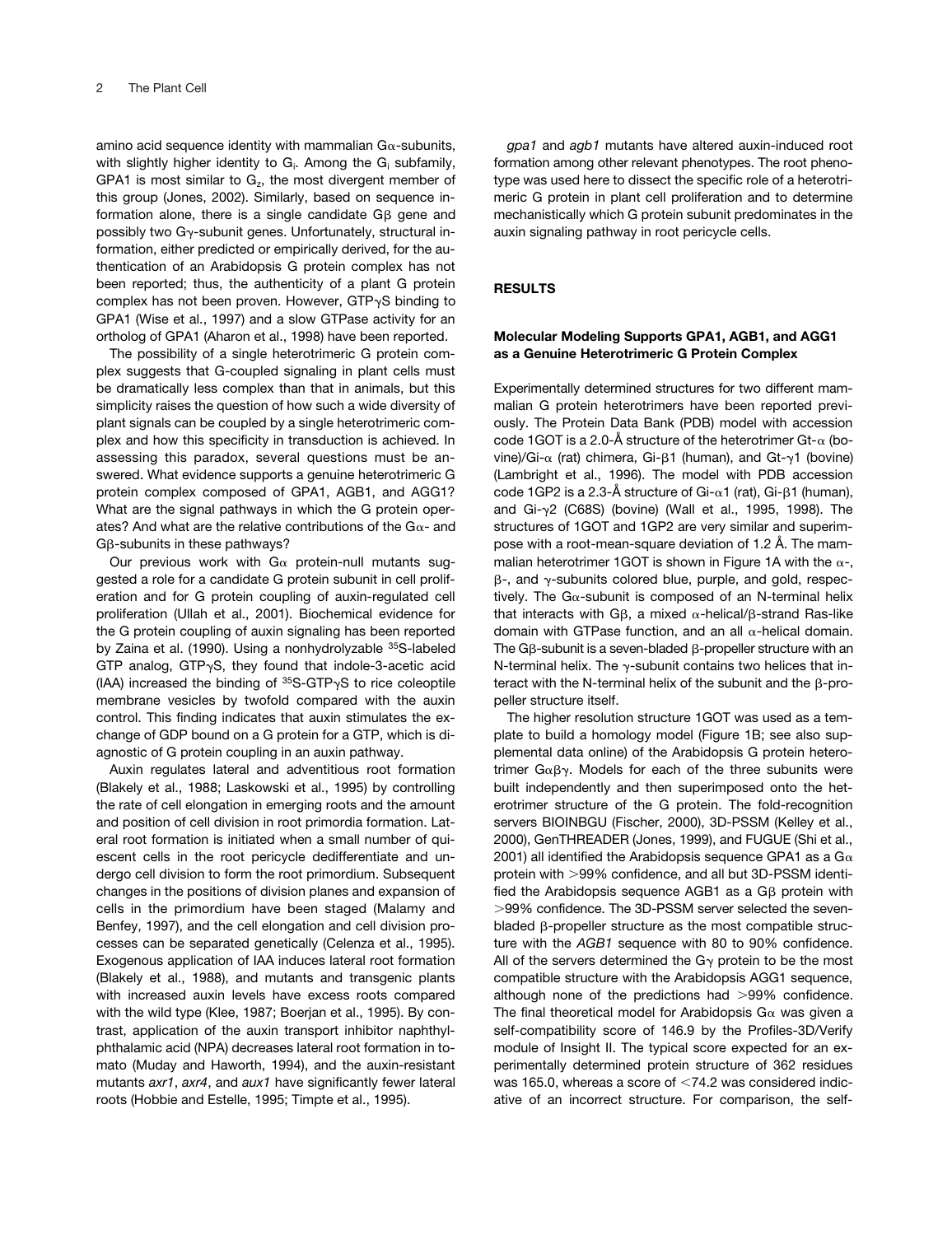compatibility score for the 338-residue mammalian  $G\alpha$ structural template was 148.9, with a typical score of 154.0 and a minimum score of 69.3. Self-compatibility scores of 167.5 and 165.9 were calculated for the theoretical Arabidopsis  $G\beta$  structure and the experimentally determined mammalian G $\beta$ , respectively. The Arabidopsis G $\beta$  model contained 362 residues and the typical self-compatibility score was reported at 165.0, whereas the mammalian G $\beta$ contained 339 residues and had a typical self-compatibility score of 154.4. The 786-residue theoretical Arabidopsis heterotrimer had self-compatibility and typical scores of 336.8 and 360.4, respectively. The self-compatibility score for the mammalian composite heterotrimer was 346.9, with a typical score of 331.3 for a 723-residue protein.

The theoretical models (Figure 1B) of the Arabidopsis G protein heterotrimer monomers based on the mammalian templates (Figure 1A) are "valid" structures overall (model deposited at PDB). The compatibility of the Arabidopsis sequences with the mammalian G protein structures was predicted by the fold-recognition servers BIOINBGU, 3D-PSSM, GenTHREADER, and FUGUE. The Profiles-3D/Verify selfcompatibility scores indicated that the final theoretical structures for Arabidopsis G $\alpha$  and G $\beta$  are nearly as compatible with the Arabidopsis sequences as the experimentally determined mammalian structures of G $\alpha$  and G $\beta$  are with the mammalian sequences. Although the overall structures are valid, there are some minor differences between the Arabidopsis structures and the mammalian structures caused by insertions in the Arabidopsis proteins. The insertions generally are small, with an average size of 5.0 residues for 5 inserts in the Arabidopsis G $\alpha$ -subunit and an average size of 2.3 residues for 10 inserts in the Arabidopsis G $\beta$ -subunit. The unpredicted conformations are colored green in Figure 1B.

The functionally important regions of the G protein heterotrimer structure are highly conserved in the Arabidopsis heterotrimer. Guanine nucleotide binding proteins contain five conserved sequence elements that are highlighted in Figure 1C. These elements are: (1) the NKxD motif (orange), which interacts with the nucleotide base and is responsible for guanine specificity; (2) the P-loop (green), a GxxxxGKS motif that interacts with the  $\beta$ - and  $\gamma$ -phosphates; (3) the DxxG motif (yellow), which is responsible for distinguishing between GTP and GDP; and the two switches: (4) switch I (red) and (5) switch II (dark blue). Figure 1D, which shows the Arabidopsis heterotrimer in the same orientation as the mammalian heterotrimer in Figure 1C, shows residues highlighted according to the degree of conservation among G proteins. Invariant or highly conserved residues are dark blue, dark magenta, or dark gold in G $\alpha$ , G $\beta$ , or G $\gamma$ , respectively. Conserved residues are correspondingly light blue, light magenta, or light gold. Residues that are not conserved are white in the Arabidopsis heterotrimer. This color scheme is reproduced in Figures 1E and 1F, in which the heterotrimer has been rotated to show the G $\alpha$ -G $\beta$  interactions (Figure 1E) and the G $\beta$ -G $\gamma$  interactions (Figure 1F). The side

chains of residues involved in protein–protein interactions are highlighted and also are colored according to conservation. Residues in G $\alpha$  that interact with G $\beta$  (Figure 1E) are Ala-7, Ile-10, Glu-11, Ile-14, and Glu-17. Residues in  $G\beta$ that interact with G $\gamma$  (Figure 1F) are Val-11, Leu-14, Glu-17, Val-27, Ser-28, Leu-34, Leu-48, Leu-49, and Trp-60 (Arabidopsis numbering). Clearly, the sequence elements of the guanine nucleotide binding proteins that are responsible for their action as molecular switches are conserved in the Arabidopsis G $\alpha$ -subunit. The interface residues involved in formation of the heterotrimer also are highly conserved. A cycling view of the conserved interactions between  $Ga-$  and G $\beta$ -subunits and G $\beta$ - and G $\gamma$ -subunits, as shown in Figures 1E and 1F, is provided as a video of 5-Å increment rotation in the supplemental data online.

# **A Transcript-Null Allele of** *agb1* **and Genetic Complementation**

Deconvoluted pools of DNA from T-DNA–transformed plants were screened for insertion in the Arabidopsis *AGB1* gene. A total of 40,000 T-DNA insertion lines in the Columbia ecotype (J.M. Alonso and J.R. Ecker, unpublished data) were screened by PCR using gene- and T-DNA–specific primers (see Methods). A single putative insertion line was identified, and the sequence of the corresponding mutant DNA revealed that the T-DNA insertion was in the fourth exon of the *AGB1* coding sequence (Figure 2A). Segregation of the kanamycin-resistant marker among an F2 population indicated a single T-DNA insertion event (data not shown). Reverse transcriptase–mediated PCR of cDNA isolated from homozygous mutant plants failed to detect an *AGB1* transcript, indicating that individuals homozygous at the mutant *AGB1* locus are transcript null (Figure 2B). The mutant described here is designated *agb1-2* because after completion of the T-DNA screen, another mutant allele of *agb1* was reported from a genetic screen for additional loci in the ERECTA receptor kinase signaling pathway (Lease et al., 2001). This putative protein-null mutant, *agb1-1*, contains a missense mutation in an intron splice site, resulting in the addition of 20 novel amino acids to a truncated AGB1.

Insertion of a T-DNA in the fourth exon of the *agb1-2* coding sequence would effectively render the protein nonfunctional as a result of a change in the coding register of the conceptually translated mRNA and the introduction of a premature stop codon, thus eliminating the seven-bladed propeller structure and the predicted contact residues with the  $G_{\gamma}$ subunit. It has been shown that a truncation mutant consisting of the first 41 amino acids of AGB1 cannot interact with the putative Arabidopsis G $\gamma$ -subunit (Mason and Botella, 2000). Moreover, the loss of blade 7, as predicted for AGB1, has been shown to disrupt the association with  $Ga$  (Clapham and Neer, 1997).

To confirm that the *agb1-2* phenotype is caused by the T-DNA insertion, genetic complementation was performed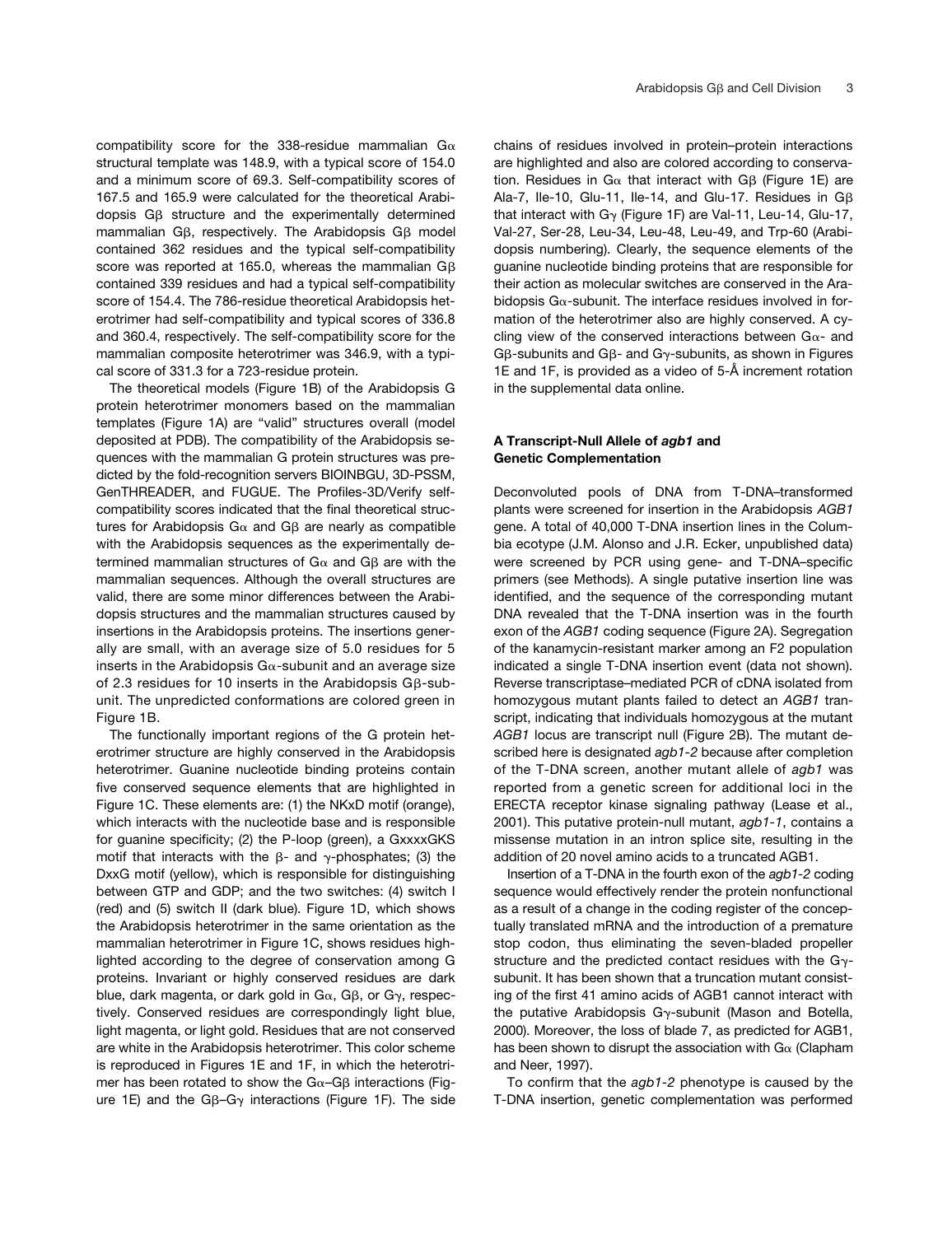

**Figure 1.** Modeling the Arabidopsis Heterotrimeric G Protein Complex.

**(A)** and **(B)** Homology models were built for the GPA1, AGB1, and AGG1 deduced protein sequences from Arabidopsis using the Insight II molecular modeling system from Accelrys, Inc. The macromolecular structures were built using an experimentally determined structure of a mammalian G protein heterotrimer (PDB access code 1GOT.pdb) as the template. The structure of the mammalian heterotrimer used as the template is shown in  $(A)$ , and the predicted structure of the Arabidopsis G protein heterotrimer is shown in  $(B)$ . The  $\alpha$ -monomers are shown in cyan, the  $\beta$ -monomers are shown in magenta, and the  $\gamma$ -monomers are shown in gold.

(C) The conserved elements of the guanine nucleotide binding domain in the mammalian G<sub>a</sub> protein. The P-loop, switch I, and switch II elements are indicated in green, red, and dark blue, respectively. Two conserved sequence elements are the DxxG and NKxD motifs; these are indicated in yellow and orange, respectively.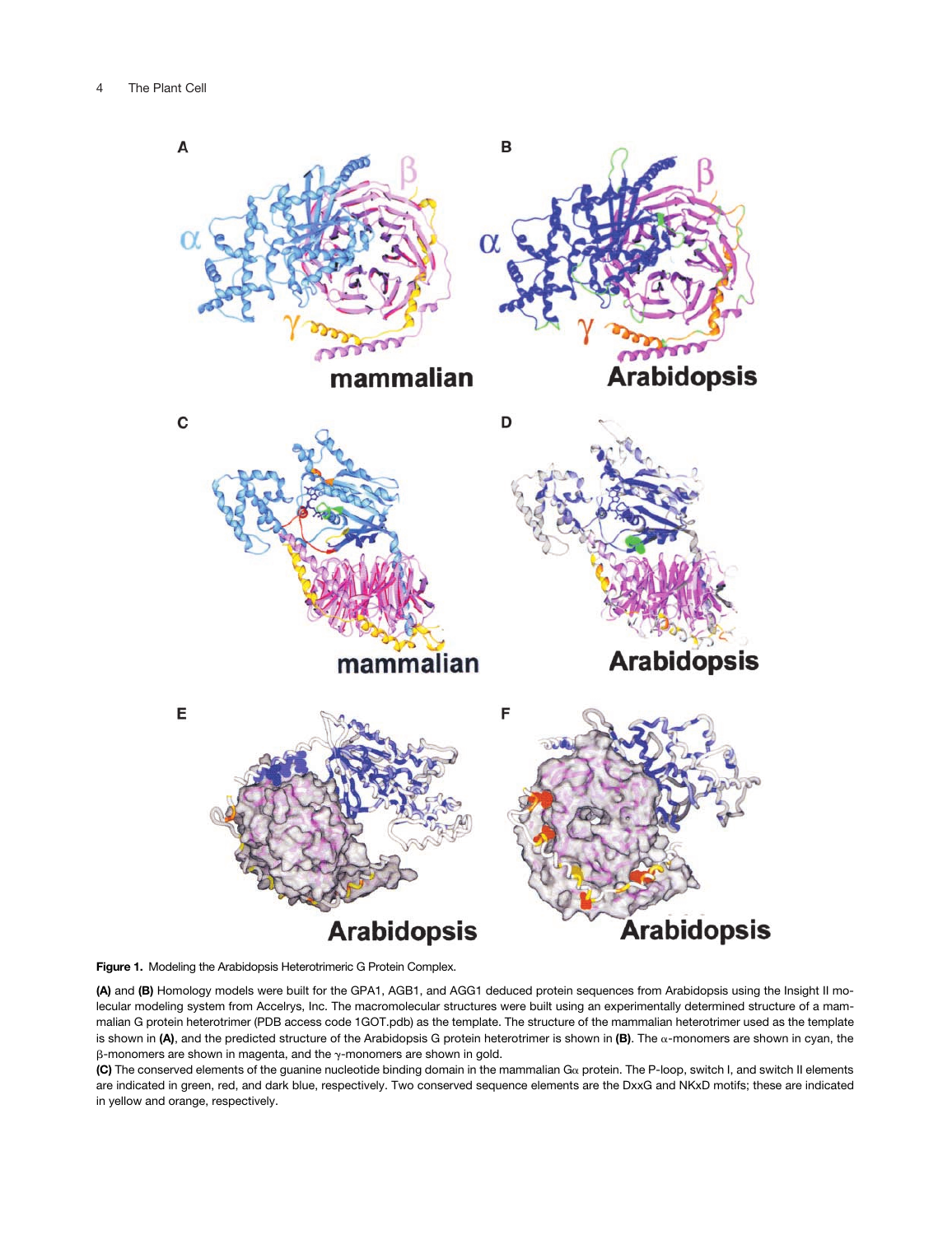by transforming the *agb1-2* plants with a dexamethasoneinducible *AGB1* cDNA. The construct rescued Agb1<sup>-</sup> phenotypes in a dexamethasone-inducible manner (complementation shown in Figure 6). Genetic complementation of *agb1-2* is discussed after a full description of the Agb1 phenotypes described in Figures 3 to 6.

# **Etiolated and Light-Grown Phenotypes of** *gpa1* **and**  *agb1* **Mutants**

The partial de-etiolated phenotype of *agb1-2* (Figures 2C and 3A), which is similar to the reduced cell division observed in the *gpa1* mutants (Ullah et al., 2001), prompted a parallel examination of the cell number and length of *agb1* mutants. Like *gpa1*, the *agb1* mutants may have a reduced number of epidermal cells in the hypocotyls that expand to wild-type lengths (Figure 3B). In contrast to *gpa1*, *agb1* hypocotyls are wider than wild-type hypocotyls. A cross-sectional view of the hypocotyl reveals that the increased girth of the hypocotyl is attributable to an increase in both the diameter of cortical cells and the number of epidermal cells (Figure 3C). Thus, although axial cell division is reduced, circumferential division is increased. Otherwise, both mutants contain the wild-type number of cell layers and wild-type histology. *agb1* and *gpa1* leaves both have rounded lamina compared with their respective ecotypes, but *agb1* lamina differ from *gpa1* lamina as a result of the presence of islands of small cells that create a crinkly surface (Figure 3D).

Opposite phenotypes of *gpa1* and *agb1* mutants are apparent in mature plants. Although *agb1* plants display increased apical dominance relative to the wild type (Figure 3E), *gpa1* plants have decreased apical dominance (Figure 3F). Interestingly, *agb1* mutants have increased root mass compared with the wild type, and the opposite occurs with *gpa1* mutants (cf. Figures 3G and 3H). The fruit phenotype of *agb1-2* confirms the observation reported by Lease et al. (2001) that *agb1* siliques are shorter and wider than wildtype siliques (Figure 3J). *gpa1* siliques do not share this Agb1<sup>-</sup> silique phenotype (Figure 3I). Constitutive overexpression of *GPA1* (line D5) causes a shorter silique size similar to that in *agb1* mutants, although to a much greater degree (Figure 3I). The cellular basis for these altered fruit phenotypes remains unknown.

# **Phenomics Profiling of** *gpa1* **and** *agb1* **Mutants throughout Development**

The mutants, grown side by side with their corresponding wild-type ecotypes, were subjected to an exhaustive profiling of their phenotypes from seedling to senescence using the Paradigm Genetics, Inc., phenotypic analysis platform (Boyes et al., 2001). A set of 40 quantitative measurements were made at defined growth stages during Arabidopsis development, and mean values of these traits in the mutants were tested for significant deviation from the corresponding values in the wild type by pair-wise, two-sample Student's *t* tests. Mean values were derived from the analysis of 14 replicate plants per trait on average (see supplemental data online). The *t* test results indicate the normalized difference between the mean response for the mutant and the mean response for the wild type and can be represented in units of standard error (Figure 4). A value of zero indicates concordance with the wild-type trait value, whereas positive and negative *t* values indicate the relative degree to which the mutant trait value is larger or smaller, respectively. In this data set,  $t$  values of  $>2$  standard errors from the wildtype mean are expected to occur by chance  $<$  5% of the time ( $P < 0.05$ ).

The diagonal outcome of the comparison between the two protein-null *gpa1* alleles (Figure 4A) indicates that these two allelic mutants share phenotypes both qualitatively and quantitatively, whereas the two G $\beta$  mutants clearly differ in their quantitative deviation from the wild-type trait value (Figure 4B). The lack of perfect correlation between the *t* test values of the two *agb1* alleles indicates that they do not share a complete set of phenotypes. *agb1-1* was proposed to be a protein-null mutant, but this was not tested directly (Lease et al., 2001). Another possible reason for differences between the two *agb1* alleles is the presence of second-site mutations. Because *agb1-2* is a confirmed transcript-null mutant caused by a single T-DNA insertion (Figure 2B), only this mutant was used for a direct comparison with *gpa1*.

#### **Figure 1.** (continued).

**<sup>(</sup>D)** The heterotrimer from Arabidopsis in the same orientation as the mammalian heterotrimer shown in **(C)**. These residues, however, are colored according to sequence conservation. Residues in GPA1 that are highly conserved within the 119  $Ga$  sequences found in the ExPaSy SWISS-PROT database (www.expasy.ch) are colored dark blue, and residues that are moderately conserved are colored medium blue. Similarly, residues in AGB1 that are highly conserved among the 30 Gβ proteins found in this database are colored dark magenta, and residues that are moderately conserved are colored lighter magenta. Residues highly conserved among the 27 Gy sequences are colored dark gold, and residues moderately conserved are colored lighter gold. Regions of the heterotrimer that are not conserved among the G proteins are colored white.

**<sup>(</sup>E)** and **(F)** Residues that are important for the  $\alpha$ - $\beta$  interaction in the mammalian structure are highlighted in the Arabidopsis structure shown in **(E)**. The heterotrimer scheme is based on conservation as described for **(D)**. The residues highlighted in **(F)** are the residues important for the β- $\gamma$  interaction. Note that the residues in both α and  $\gamma$  that interact with β are conserved among all of the G proteins. Rotating views of the structures in **(E)** and **(F)** are available in the supplemental data online.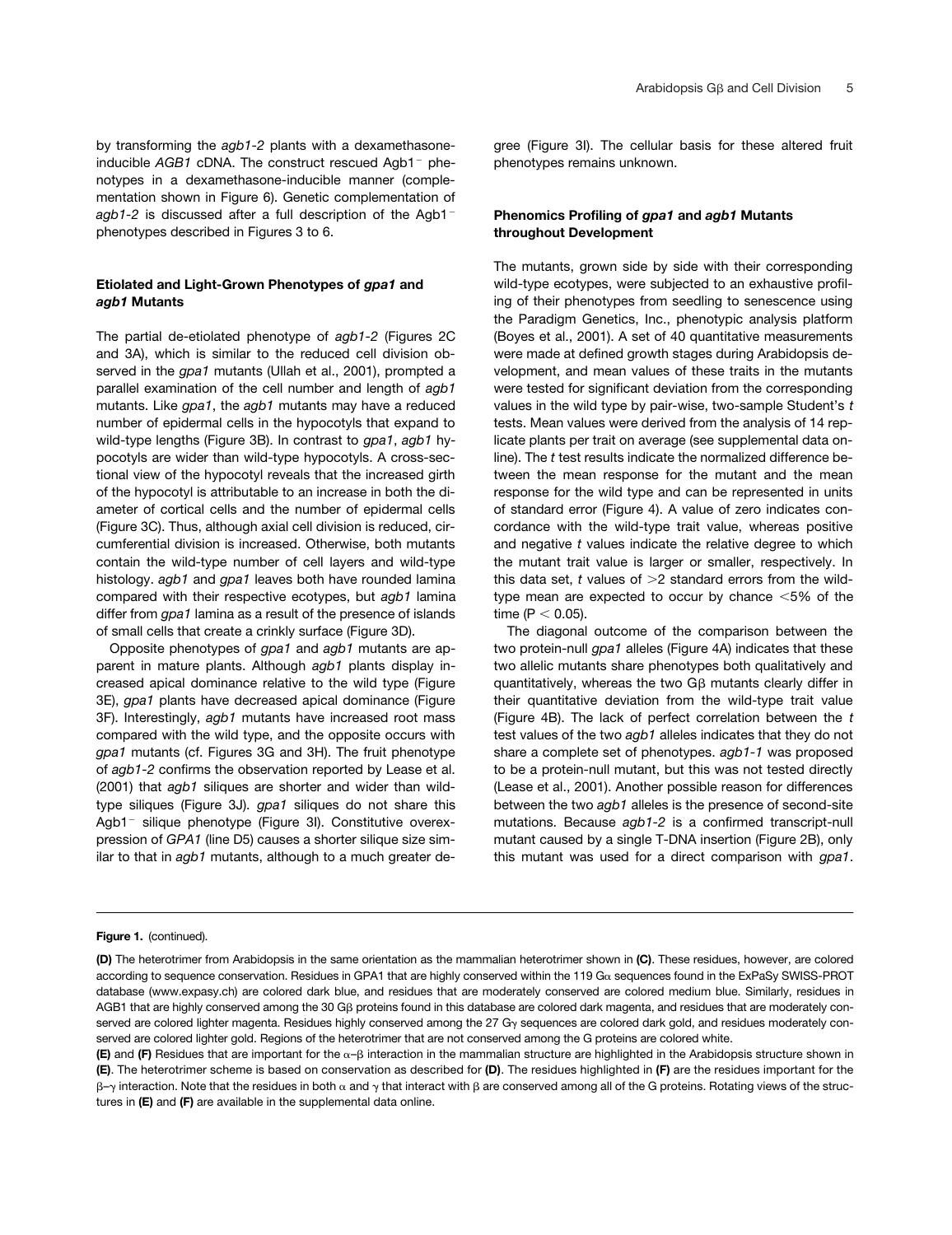The pair-wise comparison of *t* values between the wild-type means for the *gpa1-2* and *agb1-2* mutants reveals several interesting points (Figure 4C). First, many altered phenotypes are shared by both mutants, as indicated by those values that fall along the diagonal two *t* test values away from zero. For example, fruit and seed weights are greater for both mutants compared with the wild type, and several seed and leaf shape properties are shared by both G protein mutants. Second, several phenotypes are unique to one mutant. *gpa1* pedicels are uniquely long, whereas root properties are altered in the *agb1* mutants. *agb1* flowers and fruits are uniquely different from those of the wild type. Third, some traits are opposite in the two G protein subunit mutants. For example, *gpa1* sepals are longer, whereas *agb1* sepals are shorter, than wild-type sepals. *agb1* seedlings are larger, whereas *gpa1* seedlings are smaller, than wild-type seedlings.

This comparison of the global phenotypic profiles of the two G protein mutants suggests that some development is mediated predominantly by  $Ga$  and some is mediated pre-

dominantly by G $\beta\gamma$ . Because acquisition of the G $\alpha$  active conformation requires functional G $\beta\gamma$  subunits to associate the complex with the receptor, phenotypes shared by both mutants indicate developmental pathways in which  $G\alpha$  acts independently of or in positive coordination with G $\beta\gamma$ . On the other hand, because G $\beta\gamma$  is capable of interacting with its effector simply by release from the heterotrimeric complex, phenotypes unique to the  $G\beta$  mutant or opposite to the G $\alpha$  mutant phenotype suggest that the predominant subunit in that developmental pathway is  $G\beta$ .

# **Auxin-Regulated Cell Expansion May Be Normal in** *gpa1* **and** *agb1* **Mutants**

Many of the G protein mutant phenotypes shown in Figures 3 and 4 suggest that the defect resides in either auxin-induced cell division or elongation pathways. Two assays were performed to examine the inhibitory and stimulatory effects of auxin on cell expansion. Five-day-old *gpa1* and *agb1* mu-



**Figure 2.** Isolation and Genetic Characterization of the *agb1-2* Mutant.

**(A)** T-DNA insertion site in AGB1. Gray boxes represent exons. The T-DNA insert is not drawn to scale. The large arrow at the left border indicates the T-DNA left border primer, and the large arrow at the 3' untranslated region indicates the AGB1-specific reverse primer located 200 bp 3' to the stop codon. LB, T-DNA left border; RB, T-DNA right border; UTR, untranslated region.

**(B)** Reverse transcriptase–mediated PCR analysis of the *AGB1* transcript. *AGB1* transcript was present in the wild-type (Columbia [Col]) lane (left), but the transcript was absent in the agb1-2 knockout allele (right lane). Total RNA (2.5 µg) from 5-day-old, dark-grown seedlings was used for cDNA synthesis as a template for the PCR. A forward primer (small arrow at the 5' end in [A]) that spans the transcript initiation site of AGB1 and a reverse primer (small arrow at the 3' end in [A]) that spans the stop codon were used to perform PCR. As a control, actin primers that amplify a 901-bp product were used to perform PCR on the same cDNA templates. The presence of actin transcript in both lanes indicates that the integrity of RNA quality was not compromised.

**(C)** Phenotype of 2-day-old, dark-grown seedlings. Wild-type (Columbia [Col]) and mutant seedlings were grown in the dark for 2 days on 1 Murashige and Skoog (1962) salts, pH 5.7, 0.8% agar, and 1% Suc. The *agb1-1* allele is an independently isolated ethyl methanesulfonate mutant (Lease et al., 2001). Bar  $= 2$  mm.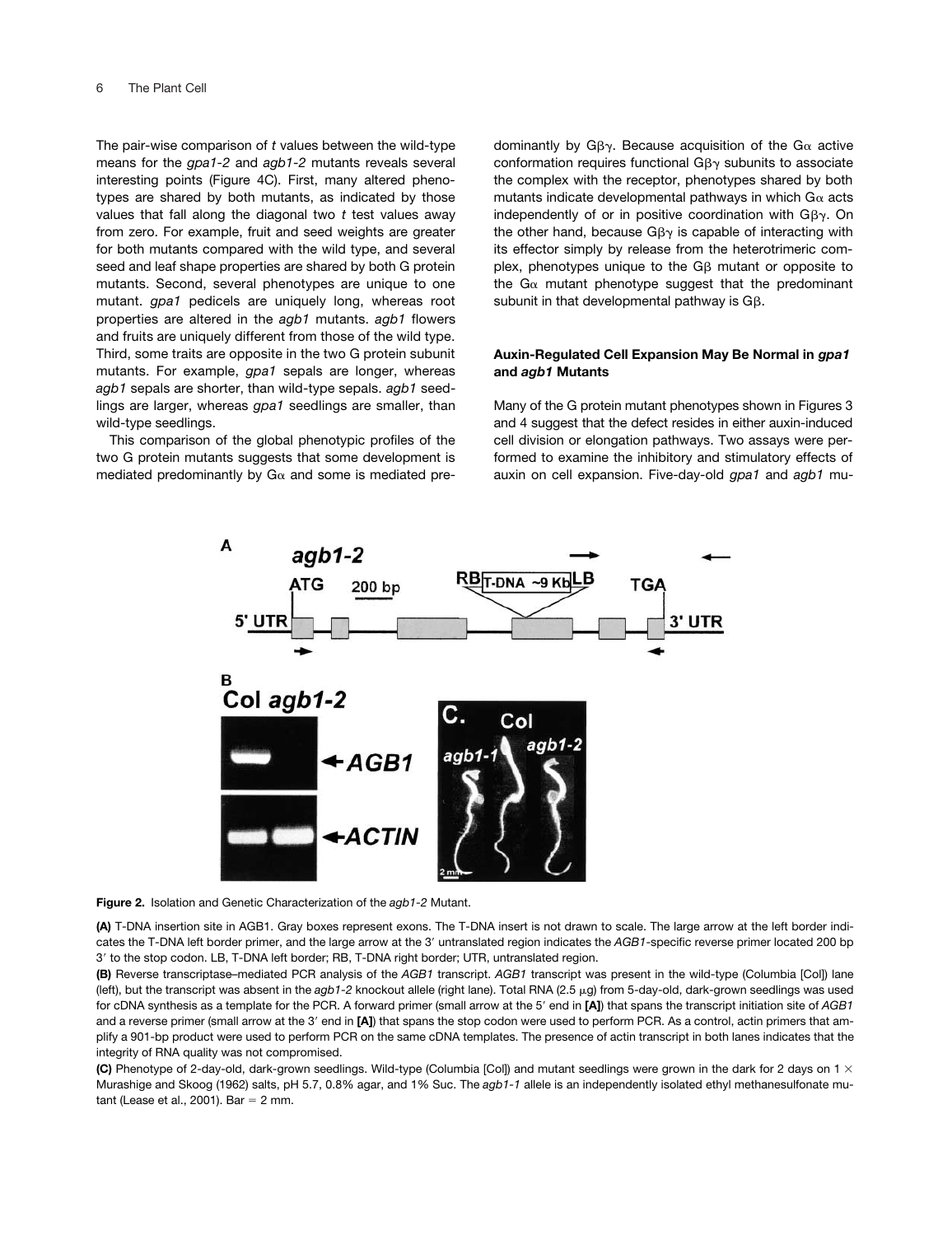

**Figure 3.** G Protein Mutant Phenotypes.

**(A)** Effect of a knockout mutation in *AGB1* on hypocotyl length, width, and root length. Standard error of the mean is based on a minimum of 10 seedlings.

**(B)** Cell sizes along the hypocotyl of *agb1-2*. Cell sizes from the base to the top of the hypocotyls are shown. WT, wild type.

**(C)** Cross-sections of 2-day-old, dark-grown seedlings. Bars =  $15 \mu m$ .

**(D)** Leaf phenotype of 3-week-old, light-grown plants. The genotypes are indicated at bottom. WS, Wassilewskija. Bar = 5 mm.

**(E)** and **(F)** Mature plant phenotypes. The indicated genotypes were grown in short days (8-h-light/16-h-dark regimen) for 3 weeks and then transferred to long days (16-h-light/8-h-dark regimen) for 2 weeks. Bars  $= 15$  mm.

**(G)** and **(H)** Mature root phenotypes. Plants were grown in identical conditions as in **(E)** and **(F)**. Bars 5 mm.

**(I)** and **(J)** Mature silique morphology. The mutant genotypes are described in Figure 2, in Ullah et al. (2001), and in Lease et al. (2001). Line D5 constitutively expresses *GPA1* (GOX). Bars = 5 mm.

tants along with their respective wild-type ecotypes were transferred to plates supplemented with different concentrations of auxin. The lengths of the roots and hypocotyls were measured 4 days later. The inhibition of root elongation (see supplemental data online) and hypocotyl elongation (data not shown) in the G protein mutants was statistically the same as that in the wild type.

The second assay for auxin-induced cell expansion also

indicated wild-type sensitivity to auxin for the G protein mutants. This assay, developed by Gray et al. (1998), took advantage of the temperature dependence of the endogenous auxin pool size. At an increased temperature, free auxin is increased in hypocotyls and manifests as increased growth. The growth of the hypocotyl was shown to be attributable entirely to increased cell elongation. Hypocotyl lengths in G protein mutants at low and increased temperatures were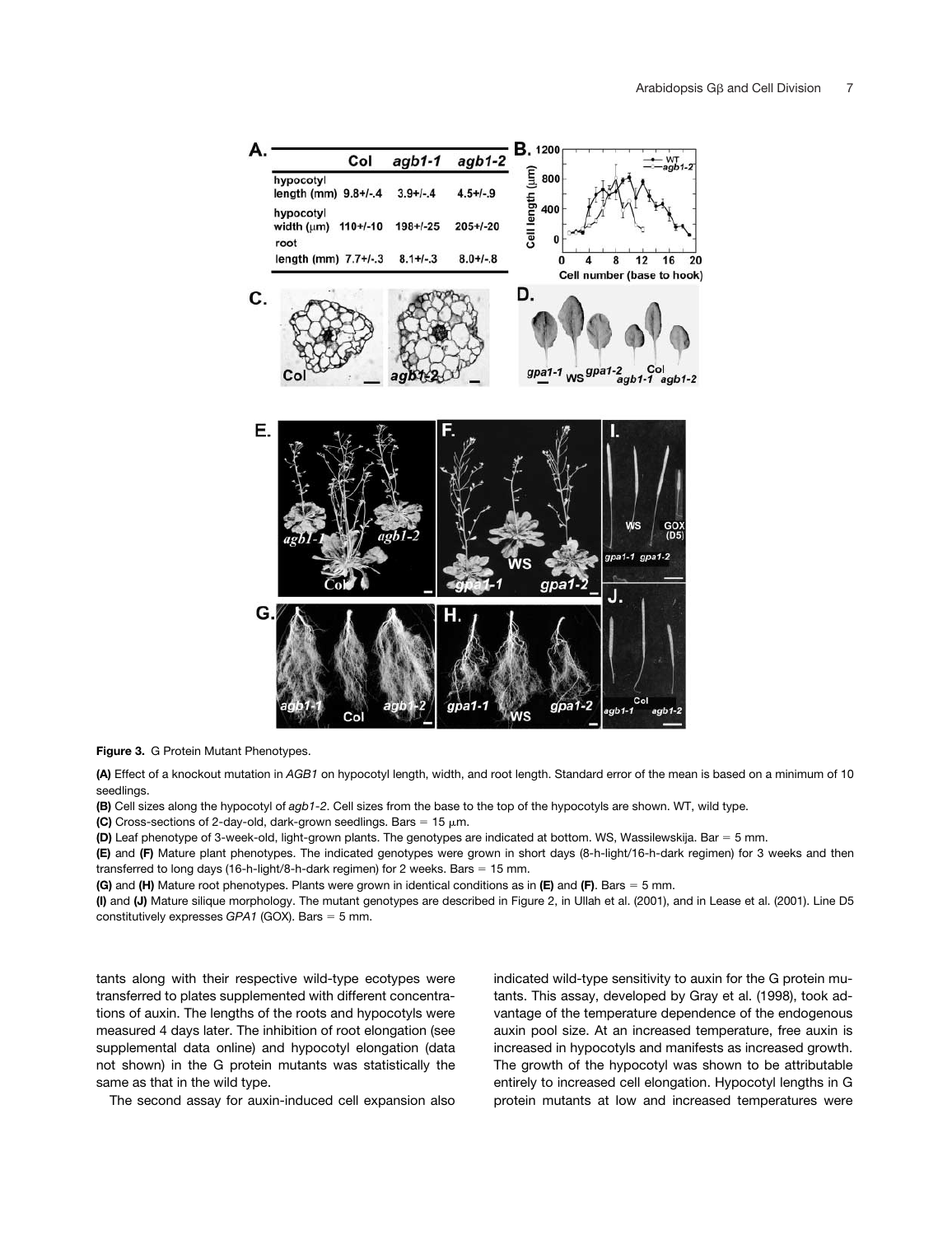

**Figure 4.** Quantitative Analysis of *gpa1* and *agb1* Developmental Phenotypes from Plants Grown under Standardized Nonstressed Conditions.

Data representing 40 traits from the mutant lines are presented in units of standard error from the wild-type mean. Values  $>2$  or  $<-2$ are considered significant ( $P < 0.05$ ), and the corresponding thresholds are indicated with gray lines.

**(A)** Scatterplot of data from *gpa1-1* versus *gpa1-2*.

**(B)** Scatterplot of data from *agb1-1* versus *agb1-2*.

**(C)** Scatterplot of data from *gpa1-2* versus *agb1-2*.

Trait descriptions (see Boyes et al., 2001, for details) are as follows: # seeds/half, number of fully developed seeds on one side of a mature silique; # bolts  $>1$ cm, number of inflorescence bolts  $>1$  cm in length per plant at the completion of flowering (growth stage 6.9); # open flw, number of open flowers per plant when >50% of the experimental population had completed flowering (growth stage 6.9); # rosette lvs, number of rosette leaves produced before the transition to flowering (growth stage 5.10); # senescent flws, number of senescent flowers per plant when >50% of the experimental population had completed flowering (growth stage 6.9); # siliques, number of siliques produced per plant; # split siliques, number of split siliques per plant at the completion of flowering (growth stage 6.9); # stem branches, number of lateral branches emanating from the primary inflorescence at the completion of flowering (growth stage 6.9); flw present?, days to first bud observed (growth stage 5.1); flw width, maximum width across the face of the open flower (average of three flowers per plant); flw cessation, days to the cessation of flowering (growth stage 6.9); flw open, days to first flower opening (growth stage 6.0); lateral roots, number of lateral roots per seedling; max rosette rad., maximum rosette radius achieved during the life of the plant; pedicel length; length of pedicel of the mature second flower (growth stage 6.5); root length, length of the primary root (growth day is given in parentheses); rosette area, exposed leaf area of rosette when the first flower is open (growth stage 6.0); rosette DW, dry weight of rosette (growth stage given in parentheses); rosette eccentricity, rosette shape quantitation (growth stage 6.0); rosette

statistically the same as those in the wild type based on pair-wise Student's *t* tests (see supplemental data online).

## *agb1* **Mutants Have Excessive Lateral Root Primordia That Develop More Rapidly**

We focused on the root phenotype because it offers a model system for the coordination of auxin-induced cell division with auxin-induced cell expansion. Protrusion of the lateral roots occurs primarily by cell elongation, whereas the number of lateral roots is established by cell division (Malamy and Benfey, 1997). Therefore, the higher number of lateral roots observed for the *agb1* mutants could result from the increased rate of cell elongation from a wild-type number of primordia or from excessive primordia formation. Lateral root primordia of wild-type and mutant roots were scored along the root, and the number, position, and developmental stage of primordia are displayed in spiderweb graphs (Figure 5). The density of threads visually depicts the relative primordia density. Note that *agb1* roots have an approximately twofold greater primordia density than wild-type roots, whereas *gpa1* roots have twofold less primordia density. Twin primordia were observed frequently in *agb1* roots but never in wild-type and *gpa1* mutant roots. Although the greater density of lateral roots in *agb1* mutants suggested excessive cell division, the developmental stage of lateral roots in *agb1* at any comparable position is advanced compared with that in the wild type, indicating that *agb1* root cells may elongate slightly faster as well. The difficulty in visually scoring primordia in stages I and II was addressed by the experimental modification described below.

## **Auxin-Induced Cell Division Is Negatively Regulated by AGB1**

The opposite root phenotypes of *agb1* and *gpa1* suggest that Gβ $\gamma$ , rather than G $\alpha$ , is the predominant signaling fac-

major and minor axes, rosette size quantitation (growth stage 6.0); rosette perimeter, perimeter of intact rosette (growth stage 6.0); rosette S.D. radius, rosette shape quantitation (growth stage 6.0); seed area, area of individual seeds; seed eccentricity, shape quantitation of individual seeds; seed major and minor axes, size quantitation of individual seeds; seed perimeter, perimeter of individual seeds; seed S.D. radius, shape quantitation of individual seeds; seed wt./plant DW, dry weight of seed produced per plant; seed wt./ plant FW, fresh weight of seed produced per plant; seedling FW, fresh weight of the entire seedling at day 14; sepal length, sepal length (average of three flowers per plant); silique length, silique length (average of three siliques per plant); silique DW, dry weight of siliques per plant (growth stage 6.9); stem DW, dry weight of inflorescence stem tissue per plant.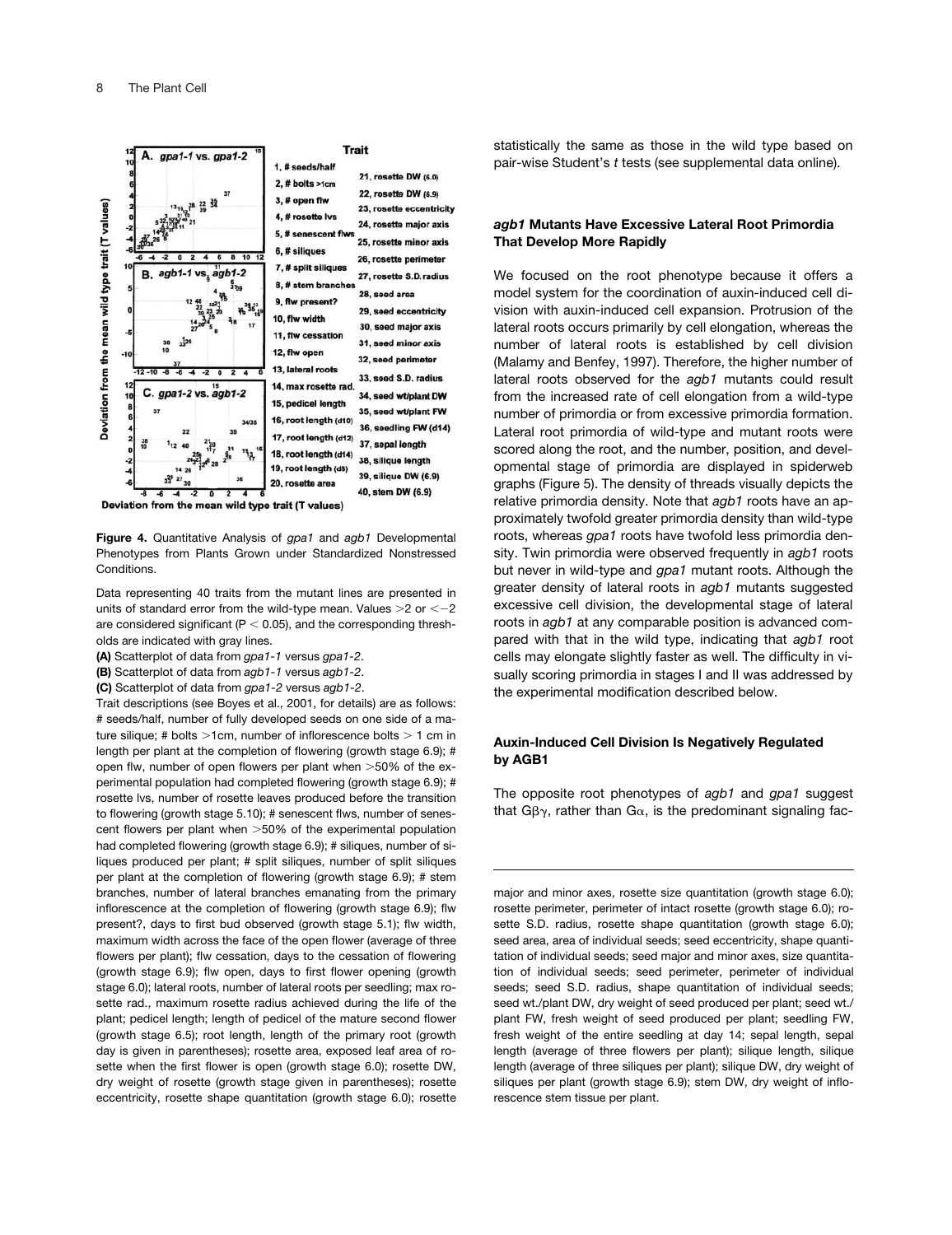

**Figure 5.** Lateral Root Primordia in the G Protein Mutants.

**(A)** Developmental stages of lateral root primordia as a function of position along the primary roots of 5-day-old, light-grown seedlings is shown for *agb1-2* and *gpa1-2* and their respective ecotypes, Columbia (Col) and Wassilewskija (WS). Developmental stages, indicated with roman numerals, are assigned according to Malamy and Benfey (1997). The center of each spider graph represents the tip of the primary root, and radially distal to the center is the position of the root-shoot junction. The distance from the root tip to the rootshoot junction (mm) is indicated along the radius. The density of primordia is represented visually by the density of threads in the web. The genotypes are indicated above each graph. E, emergent lateral root; LR, lateral root.

**(B)** Frequently, twinned primordia were observed in *agb1* roots but never in wild-type or *gpa1* roots.

tor. The loss of G $\alpha$  results in an increase in free G $\beta\gamma$  and therefore more signal output, whereas the loss of  $G\beta$  decreases it. G $\beta$  genetically acts downstream of G $\alpha$  in the classic model, and because it does not undergo a conformational change, its activity is constitutive when released from the heterotrimeric complex via either  $G\alpha$  activation or the loss of G $\alpha$  in the gpa1 mutant. Alternatively, if G $\alpha$  is the predominant signaling factor, similar phenotypes for both  $G\alpha$  and G $\beta$  loss-of-function mutants are expected, because G $\beta$  is required for the recruitment of G $\alpha$  to the receptor for activation.

One possible explanation for the root phenotypes is that

loss-of-function mutations result in altered pool sizes of free auxin in roots. Application of the auxin transport inhibitor NPA reduces the number of lateral roots (Casimiro et al., 2001; Himanen et al., 2002). The mechanism may be disruption of the cycling of auxin transporters to the plasma membrane (Friml et al., 2002a, 2002b). Lateral root formation occurs in NPA-pretreated roots in an auxin dose-dependent manner, serving as a cell division assay for auxin sensitivity. Figure 6A illustrates this auxin dependence of root formation, because plants expressing a bacterial auxin lyase gene have fewer primary roots than control plants on auxin. Auxin-induced lateral root formation was quantitated in G protein mutants and transgenic lines. *agb1* primary roots form more lateral roots, whereas *gpa1* primary roots form fewer lateral roots, compared with their respective wild-type ecotypes (Figure 6B). Rescue of the AGB1 attenuation of auxin-induced roots to wild-type levels was demonstrated by genetically complementing the *agb1-2* mutant with a dexamethasone-inducible promoter to drive the expression of the *AGB1* cDNA (Figure 6B). The observation that both *agb1* and *gpa1* mutants respond to auxin, albeit with altered sensitivities, indicates that a G protein cannot directly couple the auxin signal to an effector, leading to cell division. In addition, these results suggest that the free G $\beta\gamma$ -subunit attenuates the auxin pathway (Figure 7A, hypothesis 1). The alternative view (Figure 7A, hypothesis 2), that  $G\alpha$  potentiates the auxin pathway, is less tenable because in the classic paradigm, G $\beta\gamma$  is required for G $\alpha$  activation; therefore, in this scenario, the phenotype of G $\alpha$  and G $\beta\gamma$  mutants would be the same for root cell division.

To distinguish between primary signaling by the G $\alpha$ -subunit versus the released G $\beta\gamma$ -subunits, we examined the root phenotypes of plants that overexpress different forms of the G $\alpha$ -subunits (GOX lines C3 and H2) and G $\beta$ -subunits (BOX lines 6-4 and 8-3) and compared the observed phenotypes with the expectations based on the alternative hypotheses (Figure 7A). A dexamethasone-inducible promoter drove the expression of wild-type *GPA1* and *AGB1*, whereas constitutive expression of a mutant  $Ga$  (GPA1\*) occurred using the viral 35S promoter (lines D and E). Controlled overexpression of a wild-type  $Ga$  should sequester, and therefore deplete G $\beta\gamma$  because in the absence of activation, the ground state of  $G\alpha$  is its GDP conformation. By contrast, GPA1\*, as a result of a Q222L mutation disabling its GTPase activity, remains in its activated GTP conformation and should be unable to deplete the G $\beta\gamma$  pool. Although GPA1\* is capable of constitutively activating its cognate effectors, it is unable to sequester  $G\beta\gamma$ . This approach has been successful in distinguishing the predominant role of G protein subunits in *Drosophila* asymmetric cell division (Schaefer et al., 2001). The expression levels of two independent transformants of each G protein gene construct were quantitated, and the fold change over controls was determined (see supplemental data online). Plants that express wild-type *GPA1* by 6- to 10-fold have more roots than controls, mimicking the *agb1* phenotype, whereas GPA1\* overexpression has no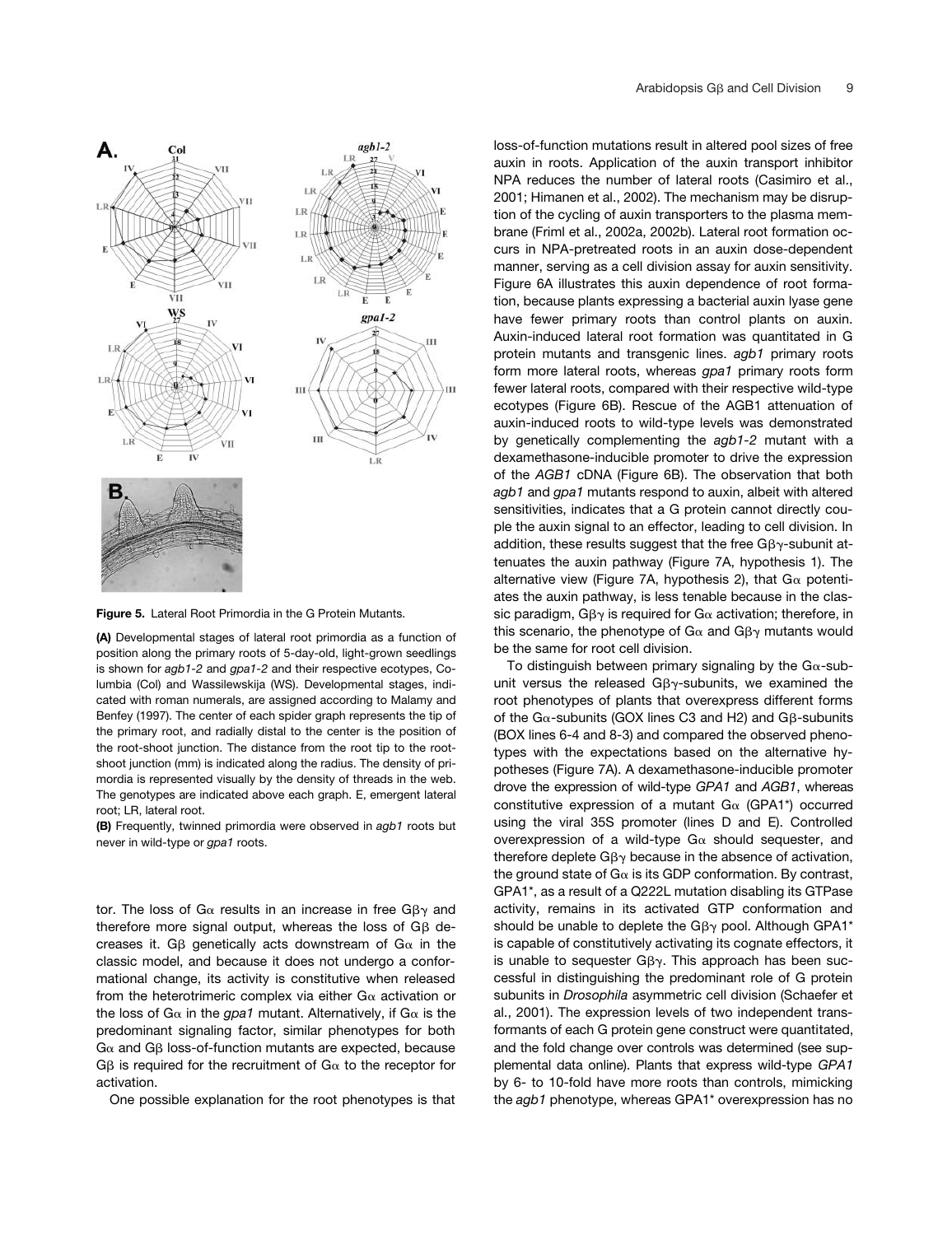

**Figure 6.** Lateral and Adventitious Root Development in G Protein Mutants.

**(A)** Seedlings were grown on 5 μM NPA for 9 days and transferred to auxin containing 1 × Murashige and Skoog (1962) salts supplemented with 1% Suc and grown for an additional 12 days under continuous light. *35S*::*IAAL* is a transgenic line constitutively expressing a bacterial IAA lyase gene that results in the breakdown of endogenous auxin. Col, Columbia. Bar  $= 10$  mm.

**(B)** Lateral root primordia formation after transfer to auxin-containing plates. Seedlings were grown for 9 days on 5  $\mu$ M NPA and transferred to plates containing auxin (+NAA) or not (-NAA) for an additional 96 h under continuous light on vertically oriented plates. Seedlings were cleared, and root primordia were counted using Nomarski optics. The standard error of the mean is based on 10 seedlings. *agb1-2 (AGB1)* is the genetically complemented *agb1-2* mutant. WS, Wassilewskija.

**(C)** Seedlings were grown as in **(B)** for 9 days. Seedlings were transferred to plates with or without 0.1  $\mu$ M auxin and with or without 100 nM dexamethasone (Dex). The seedlings were cleared and counted as in **(B)**. Plants overexpressing *GPA1* are indicated as GOX lines C3 and H2, and plants overexpressing AGB1 are indicated as BOX lines 6-4 and 8-3. A dexamethasone-inducible promoter drove the expression of wild-type *GPA1* and *AGB1*, whereas constitutive expression of a mutant Gα (GPA1<sup>\*</sup>) occurred using the viral 35S promoter (lines D and E). The standard error of the mean is based on 10 seedlings. The genotypes are indicated on the *x* axis.

(D) Adventitious root development on excised hypocotyl explants. Seedlings were grown axenically for 7 days in dim light (2 µmol·m<sup>-2</sup>·s<sup>-1</sup>). Excised hypocotyls were excised aseptically and transferred to plates containing 100 ng/mL 1-naphthylacetic acid. Plates were prepared according to the protocol of Kubo and Kakimoto (2000). Excised hypocotyls were grown for an additional 10 days under continuous light (65  $\mu$ mol·m<sup>-2</sup>·s<sup>-1</sup>) and photographed. Bars = 2 mm.

**(E)** and **(F)** The total number of adventitious roots was divided by the length of the excised hypocotyls. The standard error of the mean is based on 10 excised hypocotyls. The genotypes are indicated.

effect on auxin-induced cell division in roots (Figure 6C). The inducible overexpression of *AGB1* causes fewer lateral roots compared with control, auxin-treated, primary roots.

Auxin treatment of hypocotyls produces roots adventitiously. To test the effect of gain and loss of G protein function in a tissue that lacks preexisting root primordia, we treated hypocotyl explants from mutant and wild-type seedlings with auxin (Figure 6D). As shown for lateral root formation, *agb1* hypocotyls were hypersensitive to auxin, whereas *gpa1* roots were less sensitive (Figure 6E). Hypocotyls overexpressing the wild-type form of *GPA1*, but not *GPA1*\*, were hypersensitive to auxin, and increased *AGB1* expression resulted in fewer roots than from control hypocotyls (Figure 6F). Altered auxin sensitivity depended on G protein subunit expression, because lateral roots did not form in the absence of dexamethasone.

These results are consistent with a model in which the  $G\beta\gamma$  subunit negatively regulates auxin-induced cell division

(Figures 7A and 7B), although a formal model must consider the possible role of autoregulation and its early timing, because root cell division does not become apparent for hours after auxin application. Therefore, changes in G protein levels were extrapolated from quantitative PCR data of *GPA1* and *AGB1* steady state message levels in the wild type and the mutants. Figure 8 shows that auxin causes an increase in *GPA1* message and a decrease in *AGB1* message within 15 min of application. The change is stable over at least 60 min. Neither the increase nor the decrease in steady state levels of the respective messages depended on a functional G protein complex, because the same changes in steady state message levels were observed in the corresponding G protein mutants.

The model shown in Figure 7C posits that the free  $G\beta\gamma$ subunit attenuates auxin-induced cell division. Accordingly, the G $\alpha$ -subunit blocks Gβ $\gamma$  action by sequestering Gβ $\gamma$  into the heterotrimeric complex. Negative autoregulation of the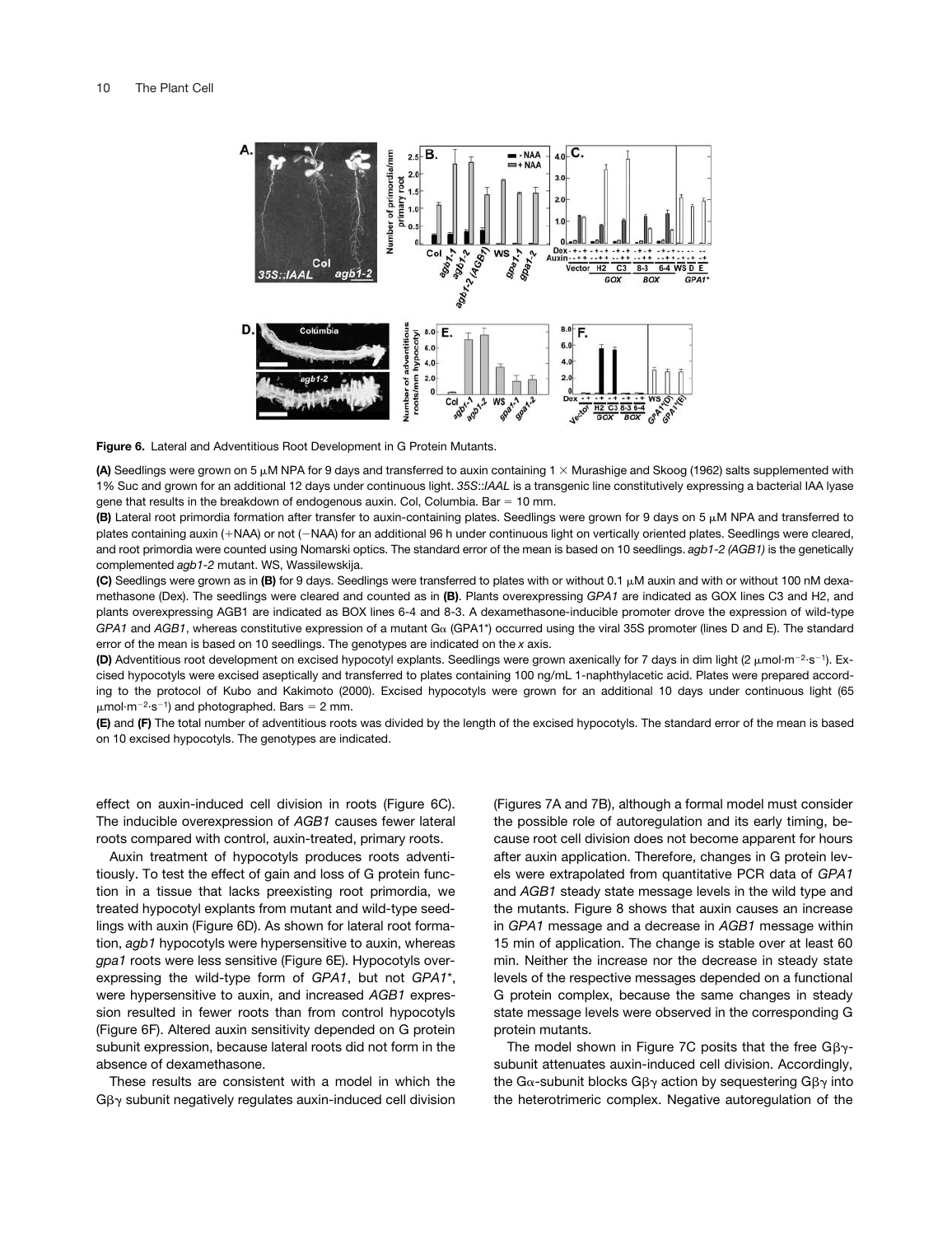auxin path occurs in a G protein–independent manner via an increase in G $\alpha$  and a decrease in G $\beta$  mRNA steady state levels (Figure 8).

### **A Set of Genes Negatively Regulated by AGB1**

To test the model shown in Figure 7C, we examined the gene expression profiles of wild-type and *agb1* seedlings treated with 10  $\mu$ M auxin for 20 min. The rationale for this



**Figure 7.** Hypotheses and Proposed Model for the Role of Heterotrimeric G Proteins in Auxin-Induced Lateral Root Development.

**(A)** Based on our observations, two possible hypotheses are proposed. In hypothesis 1, *AGB1* is expected to function downstream of *GPA1* and inhibits auxin-induced cell division during lateral root development, and *GPA1* inhibits *AGB1* function. In hypothesis 2, *GPA1* promotes auxin-induced cell division during lateral root development and functions downstream of *AGB1*, which inhibits *GPA1* function.

**(B)** Expectations and observations based on the proposed hypotheses. Overexpression of native GPA1 is expected to reduce the free AGB1 pool, whereas the activated  $Ga$ , GPA1\*, is unable to sequester AGB1 (Schaefer et al., 2001).

**(C)** Favored model. In this model, auxin-induced cell elongation in roots is independent of the heterotrimeric G protein complex. Heterotrimeric G proteins modulate auxin-induced cell division during lateral root formation (lower black arrow), and this regulation is attenuated by the action of a G $\beta\gamma$ -subunit when it is released from the heterotrimeric complex. Because release is controlled by  $G\alpha$  activation, GPA1 formally inhibits AGB1 action. Negative feedback occurs via an auxin-induced decrease in the steady state level of *AGB1* transcript and an increase in *GPA1* transcript. The negative feedback loop operates independently of G proteins, because the same changes in the steady state level of transcript were found in the G protein mutants (see Figure 8). Because altered cell division can be compensated for by the corresponding change in cell elongation, cross-talk between the two competing pathways must occur.



**Figure 8.** Auxin-Dependent *GPA1* and *AGB1* Transcript Levels in Wild-Type and Mutant Seedlings.

Total RNA from 5-day-old, dark-grown seedlings treated with 20  $\mu$ M IAA for 0, 15, 30, or 60 min was used as a template for real-time PCR analysis. Normalized fold changes were calculated as described in Methods and the supplemental data online. Col, Columbia; WS, Wassilewskija.

experiment is that auxin rapidly alters the expression of a set of genes that function in concert in cell division, and we postulate that AGB1 acts upstream of this control of steady state levels of corresponding mRNAs. Strict criteria were established for the acceptance of genes into an auxin-induced gene set. For a gene to be scored as auxin regulated, its expression level must be at least 500 pixel units in controls for downregulated genes or in the auxin-treated samples for upregulated genes, and the change in expression between controls and treated seedlings must be at least twofold. Only 150 genes among 8300 analyzed met these criteria for auxin upregulation, and 114 genes met the criteria for auxin downregulation (see supplemental data online). These included most of the known auxin-regulated genes, such as *Aux/IAA*, *GH3*, *SAUR*s, and *GST*.

Additional criteria were established to determine if the expression of a set of genes was uncoupled in *agb1-2* seedlings. The level of expression in *agb1-2* in the absence of auxin must be within 25% of the expression level of the auxin-treated wild-type seedlings. Furthermore, the ratio of expression of a gene in auxin-treated *agb1-2* to control *agb1-2* seedlings must approximate 1. Forty-seven and 17 genes among the auxin-upregulated and -downregulated sets, respectively, met these criteria, indicating that approximately one-quarter of the auxin-regulated genes require AGB1 for correct basal expression. These 47 and 17 genes selected as uncoupled in *agb1* seedlings from auxin-upregulated and -downregulated sets, respectively, were clustered, and their expression was compared with that in wild-type seedlings (Figure 9). Although 30% of the genes had "unknown protein" annotations and 9% were reported previously to be regulated by auxin (see supplemental data online), most other genes identified here were informative and not shown previously to be regulated by auxin. Twenty percent of the genes encoded transcription factors and metabolic enzymes.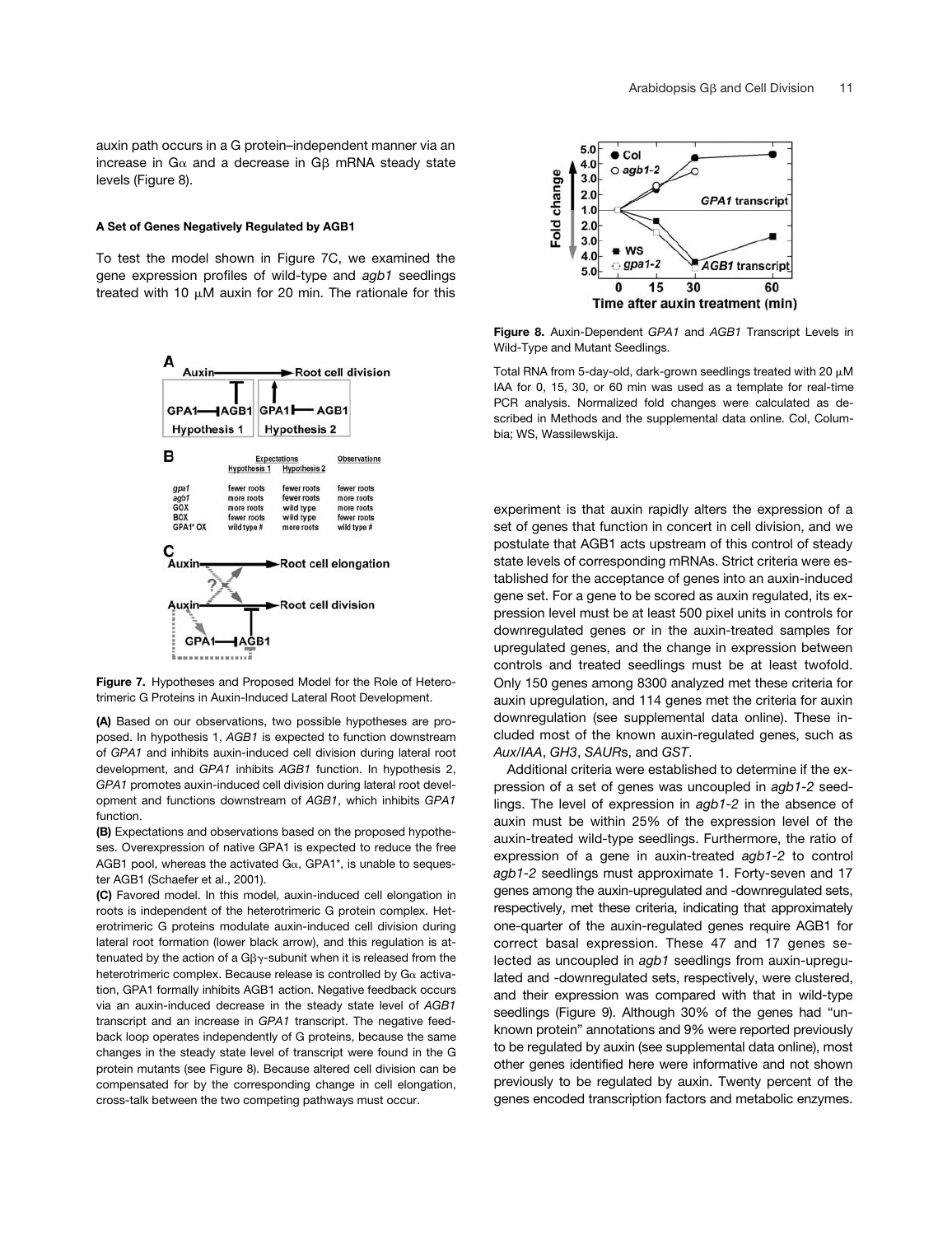

**Figure 9.** Auxin Genes Upregulated and Derepressed in the *agb1-2* Mutant.

Total RNA from 2-day-old, dark-grown seedlings, treated with  $(+)$  or without  $(-)$  10  $\mu$ M IAA for 20 min, was hybridized to microarrays containing  $\sim$ 8300 Arabidopsis gene probe sets. A set of 47 AGB1-dependent, auxin-regulated genes was established based on the criteria described in the text, and the normalized expression is color coded, with a value of 1 (black) equal to the average expression on the chip. Values less (green) and more (red) than the chip average are indicated by the gradation of color. A#s represent Affymetrix identification numbers. Fold changes in expression are shown for different comparisons to illustrate that these are auxin-induced genes that are derepressed in the agb1-2 mutant. Col(+)/  $Col(-)$  represents the fold change induced by the auxin treatment, and similar values in the  $aqb1-2(-)/Col(-)$  column indicate that the expression of the gene is derepressed in the agb1-2 mutant. The fold change of  $\sim$ 1 for the agb1-2(+)/agb1-2(-) comparison indicates that auxin does not alter gene expression in the *agb1-2* mutant. Both the auxin-upregulated and -downregulated annotated gene sets with raw scores are provided in the supplemental data online.

The remaining genes involved G protein signaling, stress, and kinase functions (see supplemental data online). Several other genes in these sets are known to be involved in cell division, specifically lateral root development, but were not clustered previously as auxin regulated or known to require  $G\beta$  for basal repression. In addition, some of the known auxin-regulated genes are implicated here in cell division.

As an independent confirmation of the microarray data, expression levels of the *Lateral Root Primordia* (*LRP*) gene were tested using real-time PCR. By this method, *LRP* mRNA steady state levels in Columbia increased 12.6-fold (versus 7.2-fold by microarray) after the application of auxin. In untreated *agb1-2* seedlings, *LRP* mRNA steady state levels were 7.3-fold (versus 8.7-fold by microarray) greater than untreated Columbia seedlings, in close agreement with the microarray results and consistent with our conclusion that a set of auxin-regulated genes are deregulated in the *agb1-2* mutant.

## **DISCUSSION**

Auxin comprises a class of plant growth regulators that act as morphogens to direct two competing cellular actions depending on the concentration. At a low auxin concentration, cells arrest at G1 and expand, whereas at a slightly higher concentration, cells proceed to G2/M and divide, followed by minimal expansion to recharge the meristematic cell volume. Root formation is a model system in which to study the relationship between these two auxin pathways. Root primordia form by orchestrated cell division of three competent cells in the subtending pericycle, and the root emerges from its associated ground tissue by elongation (Malamy and Benfey, 1997; Beeckman et al., 2001; Dubrovsky et al., 2001). In root formation, both cell division and elongation are controlled strictly by auxin. Although a number of auxinresistant mutants have root phenotypes, the *alf4-1* mutation is especially informative because primary roots in this mutant fail to make lateral roots yet retain auxin sensitivity, providing evidence for at least two separable auxin signaling pathways (Celenza et al., 1995). Studies on the role of the NAM/CUC transcriptional regulator NAC1 also support two separable auxin pathways in root formation (Xie et al., 2000). The expression of NAC1 is auxin induced and most striking in developing root primordia, although it is present in other tissues (Xie et al., 2002). Antisense cosuppression of NAC1 resulted in fewer lateral roots yet had no effect on cell elongation in the primary root.

It is not known whether the initial perception of auxin occurs via two (or more) receptors that control these separable responses or whether multivalent occupancy of a single receptor activates the two pathways individually. In Arabidopsis, Auxin Binding Protein1 (ABP1) is essential for cell elon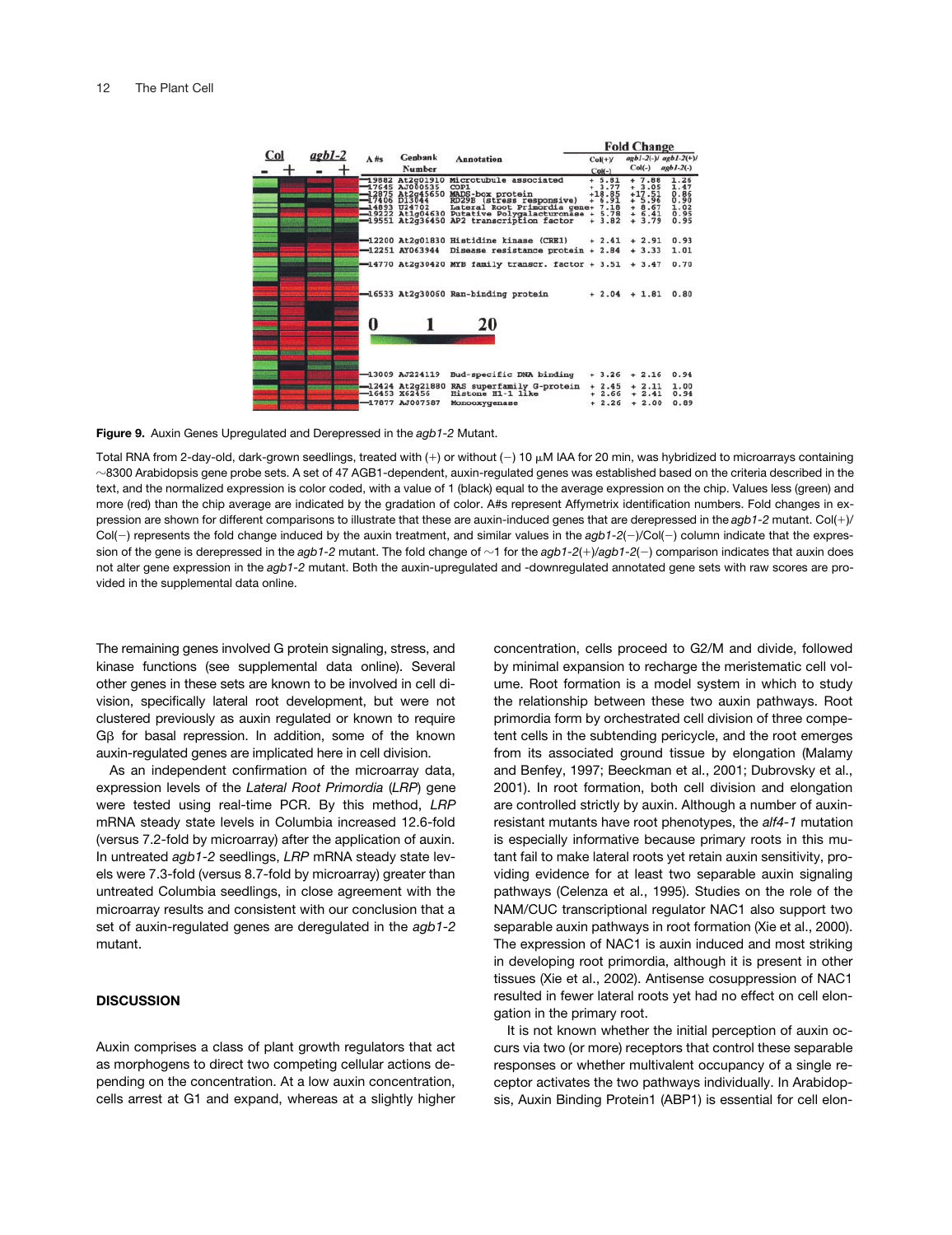gation but not for cell division (Chen et al., 2001); thus, the former possibility is favored at present. We previously showed that cell division, likely initiated by auxin, is altered in *gpa1* mutants; therefore, we proposed that a heterotrimeric G protein is involved in plant cell proliferation (Ullah et al., 2001). We extend that work here to show that although auxin-induced cell division does not require a G protein for direct coupling, the sensitivity toward auxin is regulated by a pathway that involves a heterotrimeric G protein. Moreover, we conclude that the G $\beta$ -subunit released from the heterotrimeric complex operates to attenuate auxin signaling upstream of auxin's control of mRNA steady state levels (Figure 8C). This conclusion is tempered by the assumption that the classic paradigm for heterotrimeric G protein coupling operates similarly in Arabidopsis. However, analysis of the double mutant between *agb1-2* and new null alleles of *gpa1* in the Columbia ecotype (*gpa1-3* and *gpa1-4*) support this conclusion (data not shown). Double mutants have the lateral root phenotype of the single *agb1-2* mutant. The genotype and partial characterization of the new *gpa1* alleles and the double mutant are described in Jones et al. (2003).

It also is possible that G $\beta\gamma$  serves as a positive regulator of cell elongation in the roots, because *agb1* roots are shorter than wild-type roots under certain conditions, and seedlings that inducibly express AGB1 conditionally have longer roots than wild-type seedlings (data not shown). These ideas may seem at variance with our data (see supplemental data online) that the sensitivity to auxin inhibition of root growth is wild type in the G protein mutants; however, auxin-induced growth and auxin-inhibited growth may be separate pathways. Alternatively, AGB1 could promote cell elongation independently of auxin.

In yeast, the mechanism of G $\beta\gamma$  action classically defined by the pheromone response in mating is partially known. The released G $\beta\gamma$  (Ste4/18p) interacts with the protein kinase (Ste20p) to cause a conformational change that enables Ste20p to phosphorylate the mitogen-activated protein kinase kinase kinase, Ste11p (van Drogen et al., 2001). One possibility is that  $G\beta\gamma$  recruits the mitogen-activated protein kinase cascade scaffold (Ste5p) to the plasma membrane, bringing the tethered Ste11p into proximity to Ste20p (Pryciak and Huntress, 1998). Interestingly, auxin action via the mitogen-activated protein kinase pathway in Arabidopsis results in negative transcriptional regulation (Kovtun et al., 1998; Mockaitis and Howell, 2000), consistent with our findings here using the  $G\beta$ loss-of-function mutant. In addition, the plant mitogen-activated protein kinases are expressed in mitotic cells, suggesting their involvement in division (Bogre et al., 2000). Thus, at present, auxin signaling appears to share some similarity with the framework of the pheromone pathway in yeast.

In mammals, G $\beta\gamma$  coupling to effectors also occurs, and a well-understood pathway is  $G\beta\gamma$  control of potassium inward conductance channels (Clapham and Neer, 1997; Corey and Clapham, 2001). In Arabidopsis, the G protein couples abscisic acid's negative control of potassium flux (Wang et al., 2001), but it is not known if this involves  $G\beta\gamma$ 

interaction with the channel directly, if  $G_{\alpha}$  is the predominant interacting subunit, or if an alternative effector is activated. Potassium flux is critical for auxin-induced cell elongation (Thiel et al., 1993; Blatt and Thiel, 1994; Philippar et al., 1999), and a direct test of whether auxin-regulated potassium flux occurs in the G protein mutants is warranted.

Gene expression profiling revealed several informative examples of genes shown to be derepressed in *agb1-2*. One of these is *LRP1*. *LRP1* encodes a novel protein that is expressed in the dividing cells at or before stage II (Smith and Fedoroff, 1995), and its expression is induced rapidly by auxin in the wild type (Figure 9). Additional genes now have been implicated in the auxin signaling pathway and shown to be repressed by a G protein–dependent pathway. The expression of *COP1* increases nearly fourfold with auxin application in wild-type seedlings, but *COP1* is expressed constitutively in the *agb1* mutant (Figure 9). *cop1* mutants share some of the de-etiolated phenotypes seen in *agb1*, such as short hypocotyls and open hooks (Schwechheimer et al., 2000), and it is interesting that COP1 is predicted to have a --propeller structure like that shown here for AGB1.

AGB1 most likely couples another signal to modulate auxin action upstream of its transcriptional control, but the identity of that signal is not yet known. Considering the recent evidence suggesting that brassinosteroid signaling is coupled by a heterotrimeric G protein in Arabidopsis (Ullah et al., 2002) and the well-known observation that brassinosteroid and auxin signaling interact (Clouse, 1998; Ephritikhine et al., 1999; Yin et al., 2002), we propose that brassinosteroids fulfill this role.

## **METHODS**

#### **Molecular Modeling**

The sequences of GPA1, AGB1, and AGG1 from *Arabidopsis thaliana* were submitted to four different fold-recognition World Wide Web servers to identify structural templates for homology modeling. The foldrecognition servers used were BIOINBGU (www.cs.bgu.ac.il/~bioinbgu/), 3D-PSSM (www.sbg.bio.ic.ac.uk/3dpssm/), GenTHREADER (bioinf. cs.ucl.ac.uk/psipred/index.html), and FUGUE (www-cryst.bioc. cam.ac. uk/~fugue/prfsearch.html). The fold-recognition servers identified GPA1, AGB1, and AGG1 as G $\alpha$ , G $\beta$ , and G $\gamma$  proteins, respectively. Alignments between the Arabidopsis sequences and several different structural templates of G proteins were provided by the servers. These alignments varied in detail among the different servers, although all servers recognized these proteins as G proteins. The CLUSTAL X program (Thompson et al., 1997) was used to align 119  $G\alpha$  sequences (including GPA1 from Arabidopsis) obtained from the SWISS-PROT protein sequence database (Bairoch and Apweiler, 2000) with the mammalian sequence from the structure 1GOT (Protein Data Bank accession code) obtained from the Protein Data Bank (www.rcsb.org).

A consensus alignment between the Arabidopsis sequence and the mammalian G $\alpha$  in 1GOT was determined by comparing the alignments from the different fold-recognition servers with the multiple sequence alignment from CLUSTAL X. A model of GPA1 was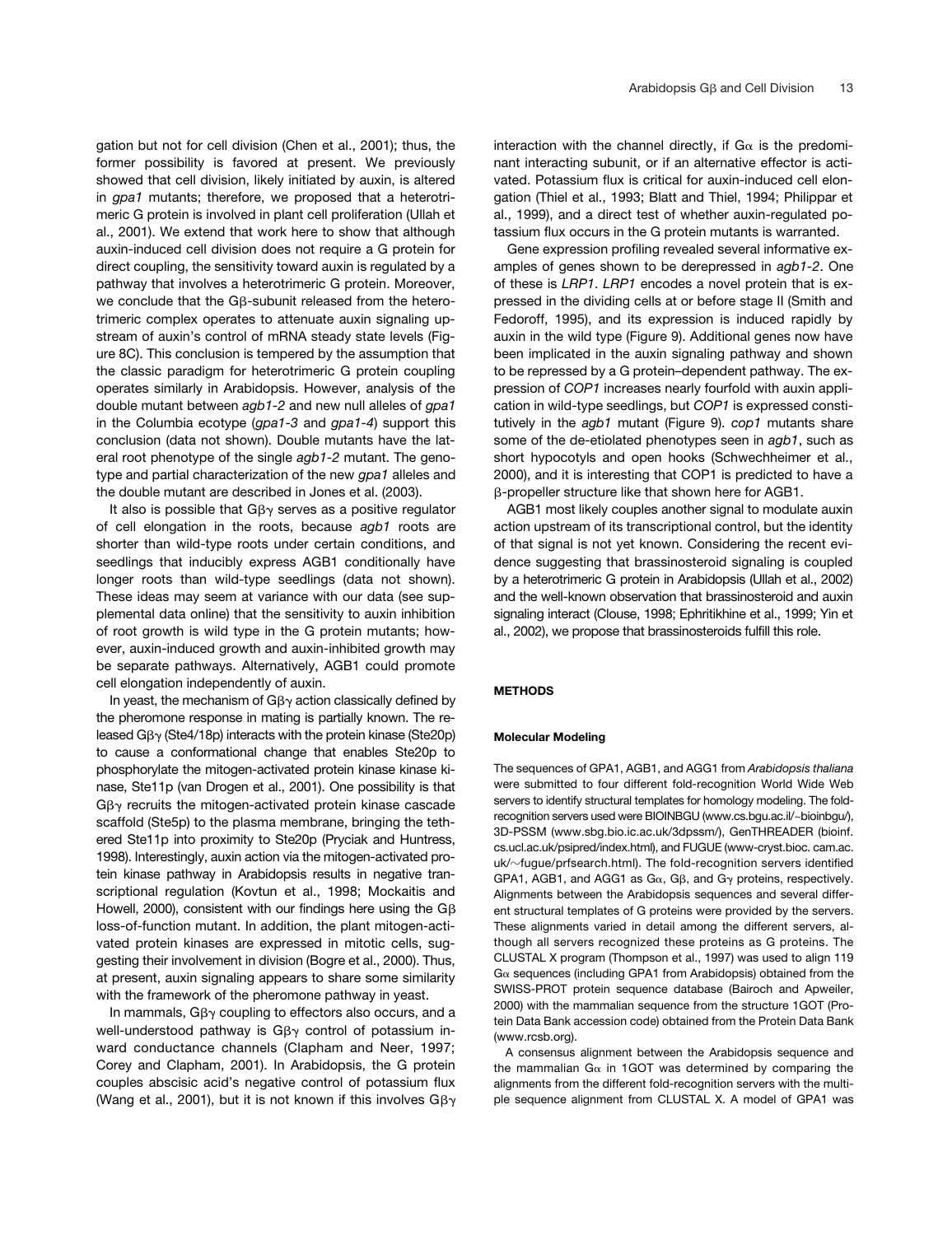built using the Modeler module of the Insight II molecular modeling system from Accelrys, Inc. (www.accelrys.com). The homology model was evaluated for sequence-structure compatibility using the Verify function of the Profiles-3D module of Insight II. Different alignments between GPA1 and the  $Ga$  protein from 1GOT were generated in regions that had low Profiles-3D/Verify scores. A new homology model was generated from each new alignment and again evaluated for structure-sequence compatibility. This was an iterative process that continued until the compatibility between sequence and structure could not be improved. A similar methodology was followed for the modeling of AGB1 and AGG1. In the case of AGB1, 29  $G\beta$  sequences were obtained from SWISS-PROT and aligned with the Gß sequence from 1GOT. Twenty-seven G $_{\rm}$  sequences were obtained from SWISS-PROT and aligned with the  $G<sub>y</sub>$  sequence from 1GOT. A similar iterative process was used to generate homology models for AGB1 and AGG1.

CLUSTAL X was used to generate quality scores ranging from 0 to 100 to represent the conservation of each position in the multiple sequence alignment. A score of 100 represents a position in the alignment that is invariant, and a score of 0 represents a position that is highly variant among all of the individual sequences. The calculation of the quality score is dependent on a residue comparison matrix giving a score for the alignment of two residues. The quality score for a position is defined as the mean of the sequence distances between each sequence and the consensus position according to the residue comparison matrix. Scores were output to a text file for every position in the multiple sequence alignment where there was a residue (not a gap) in the Arabidopsis sequence. CLUSTAL X also labels positions in the alignment window using various symbols: an asterisk (\*) for positions that are invariant, a colon (:) for highly conserved positions, and a dot (.) for conserved positions. This labeling generally corresponds to a given range of quality scores, but not always. For example, a particular position in the G $\beta$  alignment had 24 Thr residues and 6 Ser residues. The score for this position was 78 (a score lower than those for some positions that were not labeled as highly conserved), but the residue was reasonably labeled as highly conserved (:) in the sequence window because the residue in that position was always a Ser or a Thr. We designated positions in the alignment as (1) highly conserved, (2) conserved, or (3) not conserved based on a combination of two criteria. Positions in the alignment were highly conserved if the quality score was 80, conserved if the quality score was  $\geq$ 40 but <80, and not conserved if the score was  $<$  40. If the labeling (: and .) in the alignment window indicated that a position was considered more conserved than was determined by the quality score, the position was upgraded. The alignments used to calculate the quality scores were the multiple sequence alignments generated for the homology modeling. All figures were created with SPOCK (Christopher, 1998).

#### **Isolation of the** *agb1-2* **Mutant and Genetic Complementation**

DNA from 40,000 T-DNA insertion lines in the Columbia ecotype were screened by PCR using a primer 200 bp downstream of the AGB1 stop codon in the 3' untranslated region (5'-AGTAGCGTG-TTGAAGCAGTTTAGTTCCC-3) and a T-DNA left border primer (5-GGCAATCAGCTGTTGCCCGTCTCACTGGTG-3). A single insertion in the fourth exon of *AGB1* was isolated, and the insertion was confirmed by sequencing. Genetic complementation was accomplished by transforming *agb1-2* plants with a dexamethasone-inducible *AGB1* cDNA and assaying for lateral root primordia as described below except that the roots developed in the presence of 0.1  $\mu$ M dexamethasone.

#### **Mutant Characterization and Cell Division and Elongation Assays**

Mature plants were grown under a short-day (8-h-light/16-h-dark) regimen at 23°C for 3 weeks and then transferred to a long-day (16-h-light/ 8-h-dark) regimen for an additional 2 weeks. Mature roots were scored from plants grown under similar conditions. Special care was taken to ensure that no lateral root was lost during soil removal. Siliques were collected from fully mature plants ( $\sim$ 8 weeks old).

Plants were grown for 2 days in darkness for hypocotyl and epidermal cell length measurements. Hypocotyls of dark-grown seedlings were incubated in chloral hydrate (2.5 g/mL) for 24 h to clear the tissue and then examined using Nomarski optics. Digital images of cells were analyzed for area and length using NIH Image 1.61 software. Five hypocotyls were measured, and data are presented as means  $\pm$  SE.

For histological analyses, 2-day-old dark-grown seedlings were fixed in Karnovsky solution (4% paraformaldehyde, 2.5% glutaraldehyde, and 0.1 M cacodylate buffer) for 24 h at  $4^{\circ}$ C, dehydrated in an ethanol series, and embedded in paraffin. Seedlings were sectioned at 10- $\mu$ m thickness and stained with Safranin O and Fast Green. Developmental stages of the chloral hydrate–cleared lateral root primordia depicted in Figure 5 were determined from 5-day-old roots grown under continuous light at 23°C. Quantitation of lateral roots and primordia as depicted in Figure 6A was performed using roots grown on 5  $\mu$ M naphthylphthalamic acid for 9 days and transferred to 0.1 μM auxin containing 1  $\times$  Murashige and Skoog (1962) salts supplemented with 1% Suc and grown vertically under continuous light. The plates were supplemented with or without 100 nM dexamethasone for BOX, GOX, and vector lines. After clearing, primordia were counted using Nomarski optics. The standard error of the mean is based on 10 seedlings. Adventitious roots, as depicted in Figures 6D to 6F, were measured according to the protocols of Kubo and Kakimoto (2000). Seedlings were grown for 7 days in dim light (2  $\mu$ mol·m<sup>-2</sup>·s<sup>-1</sup>). Hypocotyls were excised aseptically and transferred to plates containing 100 ng/mL 1-naphthyl-acetic acid. Excised hypocotyls were grown for an additional 10 days under continuous light (65  $\mu$ mol·m<sup>-2</sup>·s<sup>-1</sup>) and then scored with a dissecting microscope for the number of adventitious roots per length of hypocotyl. The standard error of the mean is based on 10 excised hypocotyls.

#### **Construction of GOX, BOX, and GPA1\* Lines**

The full-length Arabidopsis *GPA1* and *AGB1* cDNA coding regions were cloned into binary vector pTA7002 (Aoyama and Chua, 1997) for *Agrobacterium tumefaciens–*mediated transformation of Columbia and *agb1-2*. GPA1\* was made by replacing A with T at position 1264 of *GPA1* by site-directed mutagenesis (Kroll et al., 1992) to create a Q-to-L change. The mutated cDNA was cloned into pGPTV-HYG vector. The vector was introduced into Agrobacterium strain GV3101 for plant transformation.

## **High-Throughput Phenotype Profiling**

Details of the Paradigm Genetics Phenotypic Analysis Platform have been described previously (Boyes et al., 2001). The analysis of ger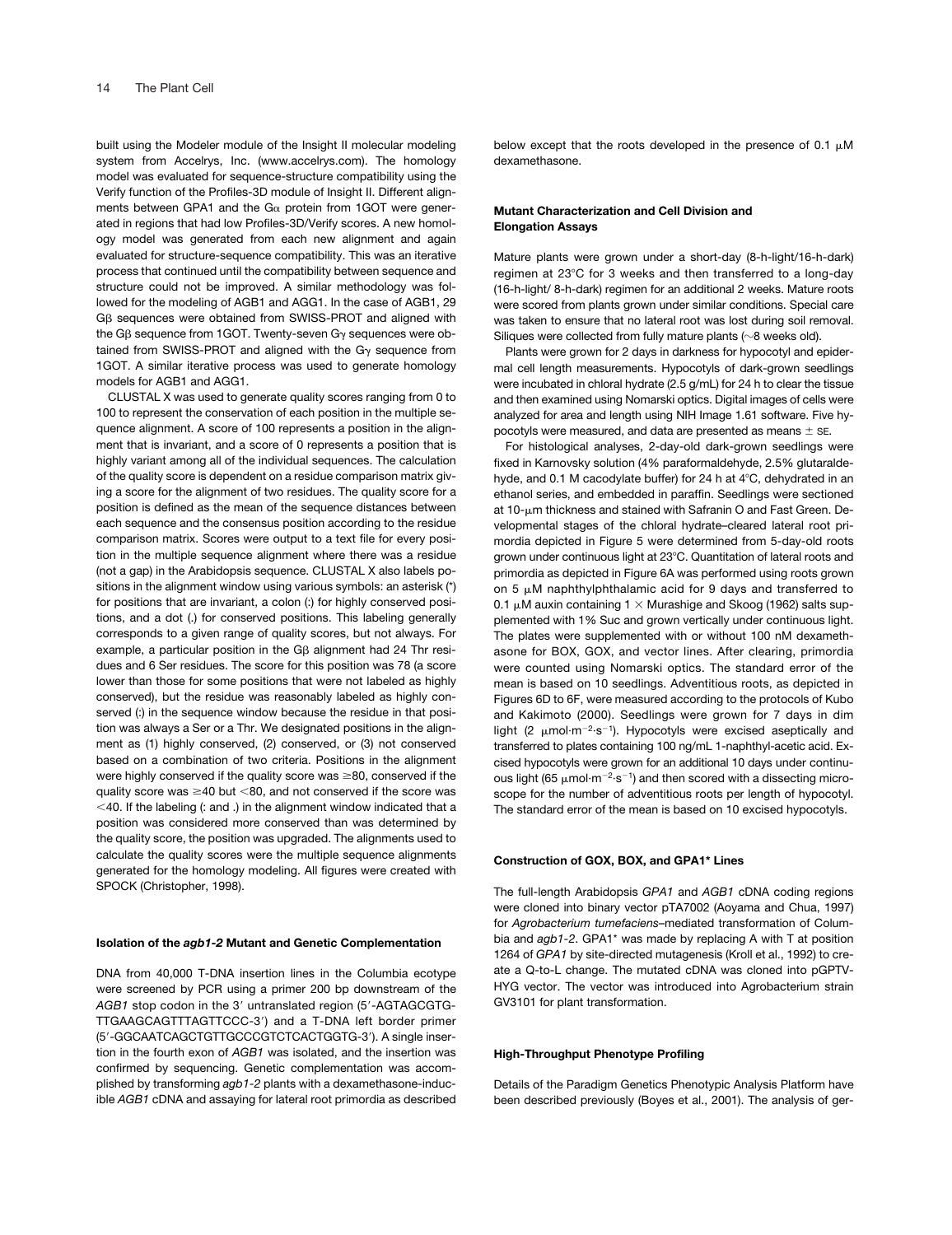mination and seedling development was conducted on plants grown on Petri plates containing  $0.5 \times$  Murashige and Skoog (1962) salts that were oriented vertically within growth chambers. In this configuration, the roots grow over the surface of the agar and are readily visible. Soil-grown plants were used for the characterization of the later stages of development. In all cases, plants were grown under a 16-h daylength, with day and night temperatures of 22 and 20°C, respectively. Data for seed and rosette area, perimeter, major axis, minor axis, standard deviation of the radius, and eccentricity were derived from digital image analysis using IP Lab software (Scanalytics, Fairfax, VA). All other data were collected by visual inspection or using standard measuring devices, including analytical balances, calipers, and rulers.

#### **Gene Expression Profiling**

Three samples of seedlings were grown for 2 days in darkness in liquid culture (1  $\times$  Murashige and Skoog [1962] medium and 1% Suc) and treated with 10  $\mu$ M indole-3-acetic acid for 20 min. Total RNA was isolated from the pooled samples three times using the Plant RNAeasy Kit (Qiagen, Santa Clarita, CA) according to the manufacturer's protocol, and the RNA was pooled. Purified RNA (7  $\mu$ g) was reverse transcribed by Superscript II reverse transcriptase (Life Technologies, Grand Island, NY) using  $T7-(dT)_{24}$  primer containing a T7 RNA polymerase promoter. After synthesis of the second strand, this product was used in in vitro transcription to generate biotinylated complementary RNA. Fragmented complementary RNA was hybridized to an Affymetrix Arabidopsis Genome Array Genechip (Santa Clara, CA) according to the manufacturer's protocol. This high-density oligonucleotide-based array contains  $\sim$ 8300 Arabidopsis gene probe sets and >100 EST clusters selected from the NCBI GenBank database. Each microarray was used to assay a single sample. After hybridization, the microarray was washed and stained on an Affymetrix fluidics station and scanned with the Hewlett-Packard Gene-Array Scanner (Boise, ID). Affymetrix GeneChip Microarray suite 4.0 software was used for basic analysis. The whole procedure was performed at the Genomics Core and Microarray Facility at the University of North Carolina at Chapel Hill. Data analysis was performed with Genespring software version 6.04 (Silicon Genetics, San Carlos, CA).

Expression was normalized to the median value for the entire raw data set of the corresponding chip. To calculate fold changes and not lose genes that are not expressed in one sample but are switched on in the other, or vice versa, we set the lowest raw data value at an arbitrary 10. To eliminate "fold-change" calls within the range of background noise, we required that genes classified as "upregulated" have raw data values of at least 500 and genes classified as "downregulated" have raw data values of at least 500 in the control (Hoffmann et al., 2001). Within these strict parameters, the genes selected were either upregulated or downregulated at least twofold in treatments compared with the controls. The entire raw score data set is provided in the supplemental data online.

#### **RNA Quantitation by Real-Time PCR**

Total RNA from different transgenic lines was isolated from seedlings grown in light for 10 days with or without 100 nM dexamethasone. Five hundred nanograms of total RNA was processed directly into cDNA by reverse transcription with Superscript II (Life Technologies) according to the manufacturer's protocol in a total volume of 20  $\mu$ L.

One microliter of cDNA was used as a template for real-time PCR analysis. Oligonucleotides were synthesized by Sigma-Genosys (Woodlands, TX) using published sequence data from the NCBI database. The primer sequences were as follows: *GPA1*RT.FW, 5- AGAAGTTTGAGGAGTTATATTACCAG-3; *GPA1*RT.RV, 5-AAGGCC-AGCCTCCAGTAA-3; *AGB1*RT.FW, 5-GACGTACTCGGGTGA-GCTT-3'; and *AGB1*RT.RV, 5'-GAGCATTCCACACGATTAAT-3'. The primers were selected from the 3' site of the gene to ensure the availability of transcripts from oligo(dT)-based reverse transcription. The primers were expected to produce  $\sim$ 150-bp products. We used primers for a genomic marker, MYN21c, on the fifth exon of the Suc cleavage protein–like gene as a control to normalize the expression data for each gene. The sequences for the control primers are as follows: MYN21cF, 5-CTAGCTTTGGAGTAAAAAGATTTGAGTGTG-CAACC-3; and MYN21cR, 5-TCTTTTCGCTGTTTAATTGTAACC-TTTGTTCTCGA-3. They are expected to produce a product of 333 bp from the control gene. PCR amplification and fluorescence detection were accomplished using the Smart Cycler system from Cepheid, Inc. (Sunnyvale, CA). SYBR green was used as the intercalating dye. The thermal cycling conditions were as follows: 5 min in 96°C, followed by 40 cycles of 95°C for 15 s, 60°C for 15 s, and 72°C for 15 s. The "primary cycle threshold" values were used to calculate differences in fold changes between treatment and control samples.

As an independent confirmation of the microarray data, expression levels of the *Lateral Root Primordia* (*LRP*) gene were tested using real-time PCR. Two micrograms of total RNA from the same total RNA pool used for microarray analysis was used for cDNA synthesis. The primer sequences were as follows: LRP1FW, 5'-CGTGTCAAG-ACTGTGGAAATCAG-3; and LRP1RV, 5-AGGTCGAAAGAGACG-AGCCA-3'.

Upon request, all novel materials described in this article will be made available in a timely manner for noncommercial research purposes.

#### **ACKNOWLEDGMENTS**

We thank Satomi Kawasaki (University of North Carolina at Chapel Hill) for generating the Q222L GPA1\* cDNA and John Walker for providing the *agb1-1* mutant before publication. We also thank C. Christensen, C. Potocky, and members of the Paradigm Genetics Phenomics and Early Analysis groups for assistance with phenotypic data collection and analysis. Work in A.M.J.'s laboratory (University of North Carolina, Chapel Hill) on the Arabidopsis G protein is supported by the National Institutes of Health (Grant GM65989-01) and the National Science Foundation (Grant MCB-0209711). Isolation of the *agb1-2* allele was made possible by National Science Foundation Grant 0115103 to J.R.E.

Received July 8, 2002; accepted October 30, 2002.

#### **REFERENCES**

**Aharon, G.S., Snedden, W.A., and Blumwald, E.** (1998). Activation of a plant plasma membrane Ca<sup>2+</sup> channel by TGa1, a heterotrimeric G protein α-subunit homologue. FEBS Lett. **424,** 17-21.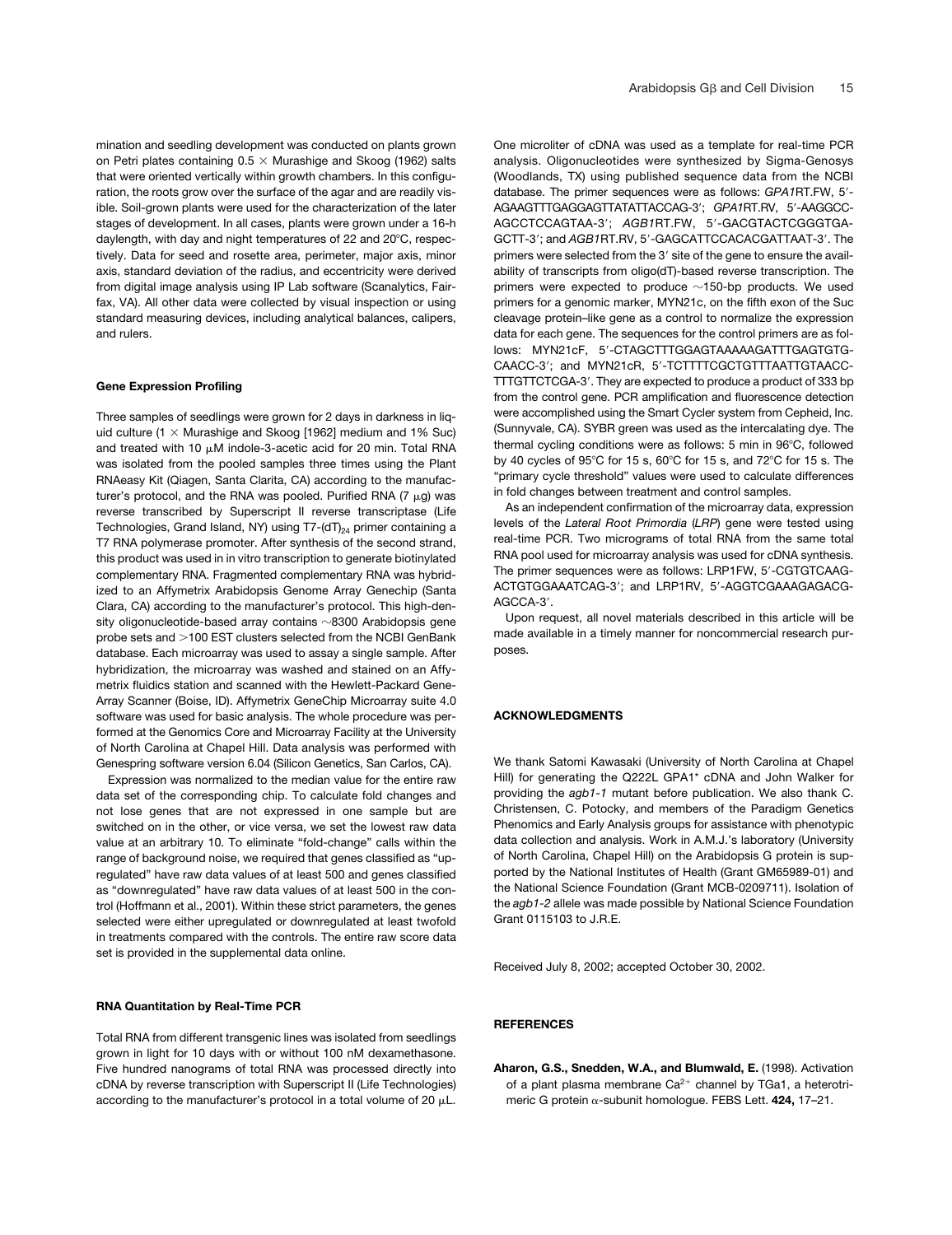- **Aoyama, T., and Chua, N.H.** (1997). A glucocorticoid-mediated transcriptional induction system in transgenic plants. Plant J. **11,** 605–612.
- **Assmann, S.M.** (2002). Heterotrimeric and unconventional GTP binding proteins in plant cell signaling. Plant Cell **14** (suppl.), S355– S373.
- **Bairoch, A., and Apweiler, R.** (2000). The SWISS-PROT protein sequence database and its supplement TrEMBL in 2000. Nucleic Acids Res. **28,** 45–48.
- **Beeckman, T., Burssens, S., and Inze, D.** (2001). The peri-cellcycle in Arabidopsis. J. Exp. Bot. **52,** 403–411.
- **Beffa, R., Szell, M., Meuwly, P., Pay, A., Vogeli-Lange, R., Metraux, J.-P., Neuhaus, G., Meins, F., and Nagy, F.** (1995). Cholera toxin elevates pathogen resistance and induces pathogenesis-related gene expression in tobacco. EMBO J. **14,** 5753– 5761.
- **Blakely, L.M., Blakely, R.M., Colowit, P.M., and Elliot, D.S.** (1988). Experimental studies on lateral root formation in radish seedling roots: Analysis of the dose-response to exogenous auxin. Plant Physiol. **87,** 414–419.
- **Blatt, M.R., and Thiel, G.** (1994). K<sup>+</sup> channels of stomatal guard cells: Bimodal control of the K<sup>+</sup> inward-rectifier evoked by auxin. Plant J. **5,** 55–68.
- **Boerjan, W., Cervera, M.T., Delarue, M., Beeckman, T., Dewitte, W., Bellini, C., Caboche, M., Van Onckelen, H., Van Montagu, M., and Inze, D.** (1995). Superroot, a recessive mutation in Arabidopsis, confers auxin overproduction. Plant Cell **7,** 1405–1419.
- **Bogre, L., Meskiene, I., Herberle-Bors, E., and Hirt, H.** (2000). Stressing the role of MAP kinases in mitogenic stimulation. Plant Mol. Biol. **43,** 705–718.
- **Boyes, D.C., Zayed, A.M., Ascenzi, R., McCaskill, A.J., Hoffman, N.E., Davis, K., and Gorlach, J.** (2001). Growth stage–based phenotypic analysis of Arabidopsis: A model for high throughput functional genomics in plants. Plant Cell **13,** 1499–1510.
- **Casimiro, I., Marchant, A., Bhalerao, R.P., Beeckman, T., Dhooge, S., Swarup, R., Graham, N., Inze, D., Sandberg, G., Casero, P.J., and Bennett, M.** (2001). Auxin transport promotes Arabidopsis lateral root initiation. Plant Cell **13,** 843–852.
- **Celenza, J.L., Grisafi, P.L., and Fink, G.R.** (1995). A pathway for lateral root formation in *Arabidopsis thaliana*. Genes Dev. **9,** 2131– 2142.
- **Chen, J.-G., Ullah, H., Young, J.C., Sussman, M.R., and Jones, A.M.** (2001). ABP1 is required for organized cell elongation and division in Arabidopsis embryogenesis. Genes Dev. **15,** 902–911.
- **Christopher, J.A.** (1998). The Structural Properties Observation and Calculation Kit. (College Station, TX: The Center for Macromolecular Design, Texas A&M University).
- **Clapham, D.E., and Neer, E.J.** (1997). G protein  $\beta\gamma$  subunits. Annu. Rev. Pharmacol. Toxicol. **37,** 167–203.
- **Clouse, S.D.** (1998). Brassinosteroid affects the rate of cell division in isolated leaf protoplasts from *Petunia hybrida*. Plant Cell Rep. **17,** 921–924.
- **Corey, S., and Clapham, D.E.** (2001). The stoichiometry of G<sub>bq</sub> binding to G protein-regulated inwardly rectifying  $K^+$  channels (GIRKs). J. Biol. Chem. **276,** 11409–11413.
- **Dubrovsky, J.G., Rost, T.L., Colon-Carmona, A., and Doener, P.** (2001). Early primordium morphogenesis during lateral root initiation in *Arabidopsis thaliana*. Planta **214,** 30–36.
- **Ephritikhine, G., Fellner, M., Vannini, C., Lapous, D., and Barbier-Brygoo, H.** (1999). The *sax1* dwarf mutant of *Arabidopsis thaliana* shows altered sensitivity of growth responses to abscisic acid,

auxin, gibberellins and ethylene and is partially rescued by exogenous brassinosteroid. Plant J. **18,** 303–314.

- **Fairley-Grenot, K., and Assmann, S.M.** (1991). Evidence for G protein regulation of inward  $K^+$  channel current in guard cells of fava bean. Plant Cell **3,** 1037–1044.
- Fischer, D. (2000). Hybrid fold recognition: Combining sequence derived properties with evolutionary information. Pac. Symp. Biocomput. **2000,** 119–130.
- **Friml, J., Benkova, E., Blilou, I., Wisniewska, J., Hamann, T., Ljung, K., Woody, S., Sandberg, G., Scheres, B., Jurgens, G., and Palme, K.** (2002a). AtPIN4 mediates sink-driven auxin gradients and root patterning in Arabidopsis. Cell **108,** 661–673.
- **Friml, J., Wisniewska, J., Benkova, E., Mendgens, K., and Palme, K.** (2002b). Lateral relocation of auxin efflux regulator PIN3 mediates tropism in Arabidopsis. Nature **415,** 806–809.
- **Gray, W.M., Ostin, A., Sandberg, G., Romano, C.P., and Estelle, M.** (1998). High temperature promotes auxin-mediated hypocotyl elongation in Arabidopsis. Proc. Natl. Acad. Sci. USA **95,** 7197–7202.
- **Himanen, K., Boucheron, E., Vanneste, S., de Almeida Engler, J., Inzé, D., and Beeckman, T.** (2002). Auxin-mediated cell cycle activation during early lateral root initiation. Plant Cell **14,** 2339– 2351.
- **Hobbie, L., and Estelle, M.** (1995). The *axr4* auxin-resistant mutants of *Arabidopsis thaliana* define a gene important for root gravitropism and lateral root initiation. Plant J. **7,** 211–220.
- **Hoffmann, W.K., deVos, S., Tsukaski, K., Wachsman, W., Pinkus, G.S., Said, J.W., and Koeffler, H.P.** (2001). Altered apoptosis pathways in mantle cell lymphoma detected by oligonucleotide microarray. Blood **98,** 787–794.
- **Jones, A.M.** (2002). G protein-coupled signaling in Arabidopsis. Curr. Opin. Plant Biol. **5,** 402–407.
- **Jones, A.M., Ecker, J.R., and Chen, J.-G.** (2003). A re-evaluation of the role of the heterotrimeric G protein in coupling light responses in Arabidopsis. Plant Physiol., in press.
- **Jones, D.T.** (1999). GenTHREADER: An efficient and reliable protein fold recognition method for genomic sequences. J. Mol. Biol. **287,** 797–815.
- **Jones, H.D., Smith, S.J., Desikan, R., Plakidou-Dymock, S., Lovegrove, A., and Hooley, R.** (1998). Heterotrimeric G proteins are implicated in gibberellin induction of amylase gene expression in wild oat aleurone. Plant Cell **10,** 245–254.
- **Kelley, L.A., MacCallum, R.M., and Sternberg, M.J.E.** (2000). Enhanced genome annotation using structural profiles in the program 3D-PSSM. J. Mol. Biol. **299,** 499–520.
- **Klee, H.J.** (1987). The effects of overproduction of two *Agrobacterium tumefaciens* T-DNA auxin biosynthesis gene products in transgenic petunia plants. Genes Dev. **1,** 86–96.
- **Kovtun, Y., Chiu, W.-L., Zeng, W., and Sheen, J.** (1998). Suppression of auxin signal transduction by a MAPK cascade in higher plants. Nature **395,** 716–720.
- **Kroll, S.D., Chen, J., De Vivo, M., Carty, D.J., Buku, A., Premont, R.T., and Iyengar, R.** (1992). The Q205L Go-alpha subunit expressed in NIH-3T3 cells induces transformation. J. Biol. Chem. **267,** 23183–23188.
- **Kubo, M., and Kakimoto, T.** (2000). The cytokinin-hypersensitive genes of Arabidopsis negatively regulate the cytokinin-signaling pathway for cell division and chloroplast development. Plant J. **23,** 385–394.
- **Lambright, D.G., Sondek, J., Bohm, A., Skiba, N.P., Hamm, H.E., and Sigler, P.B.** (1996). The 2.0 A crystal structure of a heterotrimeric G protein. Nature **379,** 311–319.